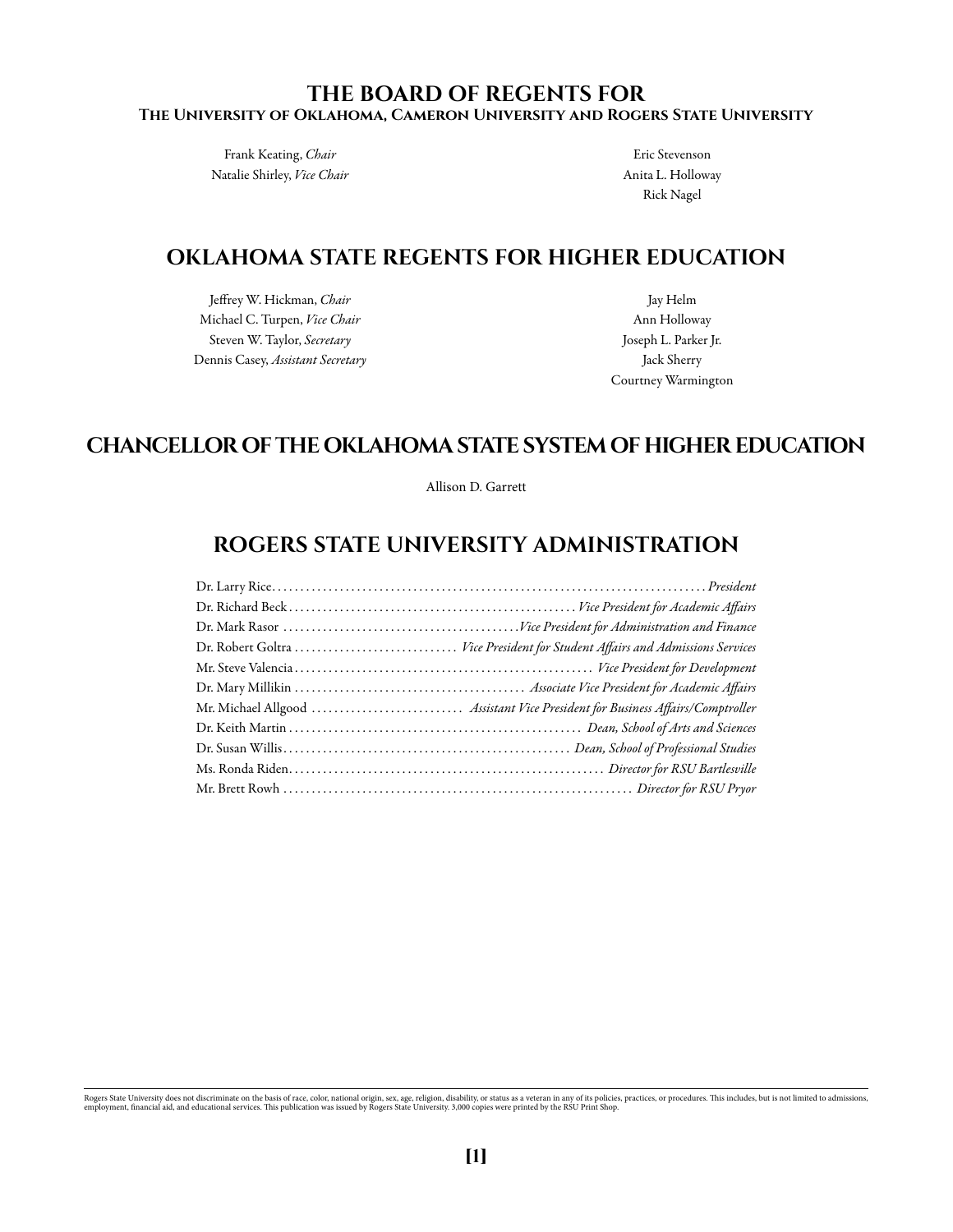### **FACULTY MARSHALS**

**School of Professional Studies**

Ms. Rebekah Inman Dr. Todd Jackson Mr. Chris Ruhl

**School of Arts and Sciences** Dr. David Bath Dr. Chrissy Whiting Dr. Kevin Woller

#### **CAMERON UNIVERSITY EDUCATION PROGRAM**

Ms. Jayne McLoughlin Dr. Eileen Richardson

# **ROGERS STATE UNIVERSITY FACULTY**

Ram Adhikari Ph.D. University of Wisconsin - Milwaukee

Brian Andrews Ph.D. Southern Methodist University

Joshua Ping Ang Ph.D. University of Connecticut

Tonya Ballone-Walton M.S. University of Oklahoma Health Science Center

David Bath Ph.D. Texas A&M University

Michael Beauchamp Ph.D. Texas A&M University

Jim Berryman B.S. University of Missouri

David Blakely J.D. Duke University School of Law

Jerry Bowen Ph.D. Oklahoma State University

Hayden Bozarth M.A. University of Oklahoma

Bryce Brimer M.F.A. University of Tulsa

Michelle Bussell M.S. Southern Nazarene University

Thomas M. Carment Ph.D. Oklahoma State University

Diana Clayton J.D. University of Tulsa

Brian Coley M.S.S. United States Sports Academy

Jacklan Renée Cox M.A. Northern Arizona University

Thomas Crowley M.A. Northeastern State University

Jeanice Davis M.A. Northeastern State University

Emily Dial-Driver Ed.D. Oklahoma State University

Heba Eldoumi Ph.D. Oklahoma State University

Frank Elwell Ph.D. State University of New York - Albany

Larry Elzo M.Ed. Northeastern State University

Sally L. Emmons Ph.D. University of Oklahoma

Amy Evans J.D. University of Tulsa Juliet Evusa Ph.D. Ohio University

Hugh W. Foley Ph.D. Oklahoma State University

James M. Ford Ph.D. Princeton University

Dan Frick M.S. University of Arkansas

Roy Gardner Ph.D. Michigan State University

Tom Gerard D.B.A. Northcentral University

Tessa Gerhart-Ball B.S. Rogers State University

Frank A. Grabowski Ph.D. Wayne State University

Brenda Graham M.S.N. University of Oklahoma Health Sciences Center

Dana Gray Ph.D. Oklahoma State University

Laura Gray Ph.D. Texas Woman's University

Bruce Hartley M.A. Missouri State University Paul B. Hatley Ph.D. Kansas State University

Kenneth S. Hicks Ph.D. University of South Carolina

Rebekah Inman M.S.N. Northeastern State University

Gary Todd Jackson Ph.D. University of Arkansas

Jane Johansson Ph.D. University of North Texas

David Johnk Ph.D. University of Texas – Pan American

Gioia Kerlin Ph.D. University of Colorado

Jae-Ho Kim Ph.D. South Dakota State University

Hannah King B.S. Oral Roberts University

Rance Kingfisher B.E.S. Northeastern State University

Holly Kruse Ph.D. University of Illinois at Urbana-Champaign

Carla Lynch D.N.P. Oklahoma City University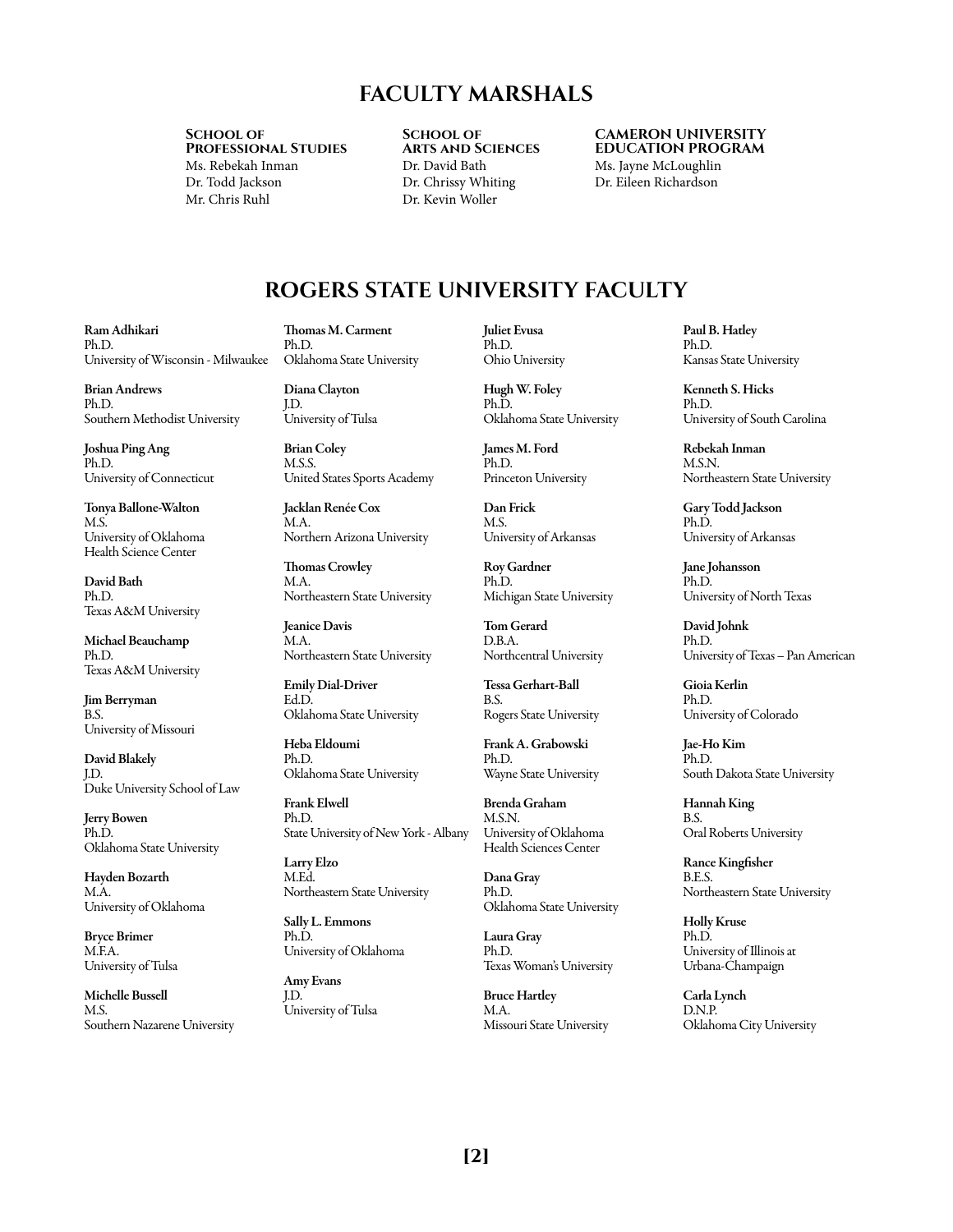Christi Mackey M.P.A. University of Oklahoma

Mary Mackie Ph.D. University of Oklahoma

Peter Macpherson Ph.D. Lehigh University

Michael McKeon Ph.D. Ohio University

Linda Meredith M.S.N. University of Texas Health Science Center

Sara Moon-Seo Ph.D. University of Texas

Sonya Munsell Ph.D. Oklahoma State University

Roya Namavar B.S. Northeastern State University

Matthew Oberrieder Ph.D. Tulane University

**Cheyanne Olson** M.S. Texas A&M University Corpus Christi

Lori O'Malley Ed.D. Oklahoma State University

Mark Peaden Ph.D. University of California-Davis

Brook Purdum Ph.D. Liberty University

John Reidy M.S. University of North Texas

Scott Reed M.L.A. Oklahoma City University

Samantha Rhea M.S.N. The University of Oklahoma Amy Richards Ph.D. Oklahoma City University

Bruce Richardson M.B.A. Oklahoma Wesleyan University

Katarzyna Roberts Ph.D. University of Science and Technology, Gdansk, Poland

Steven Rosser M.F.A. University of Tulsa

Chris Ruhl M.S. Oklahoma State University

Massood Saffarian Ph.D. Oklahoma State University

Amber Sanchez M.S.N. Southwestern Oklahoma State University

Jin Seo Ph.D. University of Texas at Austin

Dr. Chris Shelton Ph.D. University of Bonn, Germany

Marla Smith Ph.D. Oklahoma City University

Min Soe Ph.D. College of William and Mary

**Jaemon Son** Ph.D. University of Arkansas

R. Curtis Sparling M.B.A. Liberty University

Junmo Sung Ed.D. University of Arkansas

Carolyn A. Taylor Ed.D. Oklahoma State University

Dr. Michelle Taylor Ed.D. Oklahoma State University

Quentin P. Taylor Ph.D. University of Missouri-Columbia

Robby Turner M.P.A. University of Oklahoma

Mary Utsler M.S. Regis University

Sukhitha Vidurupola Ph.D. Texas Tech University

Kirk Voska Ph.D. University of Northern Colorado

**Blake Walinder** M.F.A. University of Tulsa

Earlene Washburn Ph.D. Oklahoma State University

Wiley Allen White M.S. Pittsburg State University

Christine Whiting-Madison Ph.D. University of Arkansas

Lee Williams M.A. University of Illinois

Sigismond Wilson Ph.D. Michigan State University

Kevin Woller Ph.D. Kent State University

Craig Zimmermann Ph.D. University of Tennessee

Juli Zuel M.S. University of Oklahoma Health Sciences Center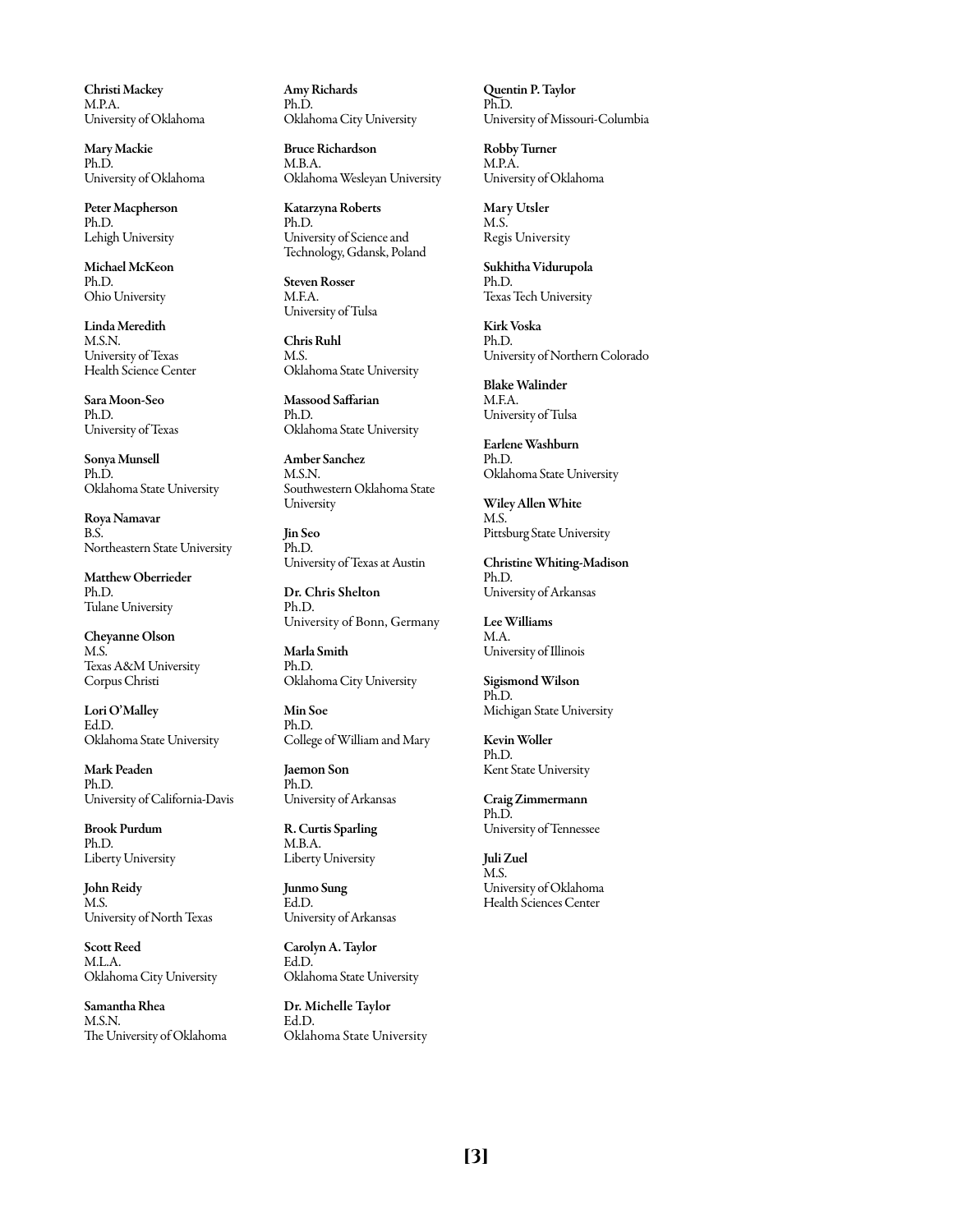# **RETIRING FACULTY**



#### **DR. ROY GARDNER Department Head and Associate Professor School of Professional Studies**

Dr. Roy Gardner is retiring from Rogers State University following 21 years of distinguished service as a member of faculty in the Department of Technology and Justice Studies. He has served as Department Head since 2006 and served as the SAP University Alliance Faculty Coordinator. His teaching experience in higher education spans 42 years having served as a member of faculty at Houston Baptist University and the University of New Orleans prior to joining RSU. He holds his Doctorate of Philosophy and Master of Science in systems science from Michigan State University, Master of Art in mathematics from State University of New York at Stony Brook, and Bachelor of Science in mathematics from Pratt Institute.



#### **DR. MARY MACKIE Department Head and Professor School of Arts and Sciences**

Dr. Mary Mackie is retiring from Rogers State University following 20 years of distinguished service as a member of faculty. She has served as a Professor of English and Literature at RSU since 2002 and has taught multiple sections of over 20 different courses and topics during her tenure. Her expertise is found most evident in American, African American, and Native American Literature. She spent six consecutive years as a Writer in Residence at the Writers Colony at Dairy Hollow in Eureka Springs, Arkansas and during her academic career has published 16 articles, poems, and short stories. Dr. Mackie was awarded the 2011 Pixley Excellence

in Education Award, which is the highest honor bestowed upon an RSU faculty member. She has served the institution on nearly every faculty committee, was the faculty advisor for the campus newspaper The Hillpost, served as poetry editor for the Cooweescoowee which publishes creative works by regional and national authors and artists, has directed multiple productions for the RSU Theatre program, and has served as the Head of the Department of English and Humanities since 2015. Her colleagues and the institution have grown heavily dependent on her vision, perspective, and unashamed willingness to speak her opinion on broad range and scope of expertise, and are appreciative of her passion for the university, the department, and her students. She holds her Doctorate of Philosophy in English with emphasis in Native American Literature and Women's Writing from the University of Oklahoma, Master of Arts in creative writing and literature from Rivier College, Bachelor of Arts in philosophy from the University of Massachusetts, and a Bachelor of Arts in English from Russell Sage College.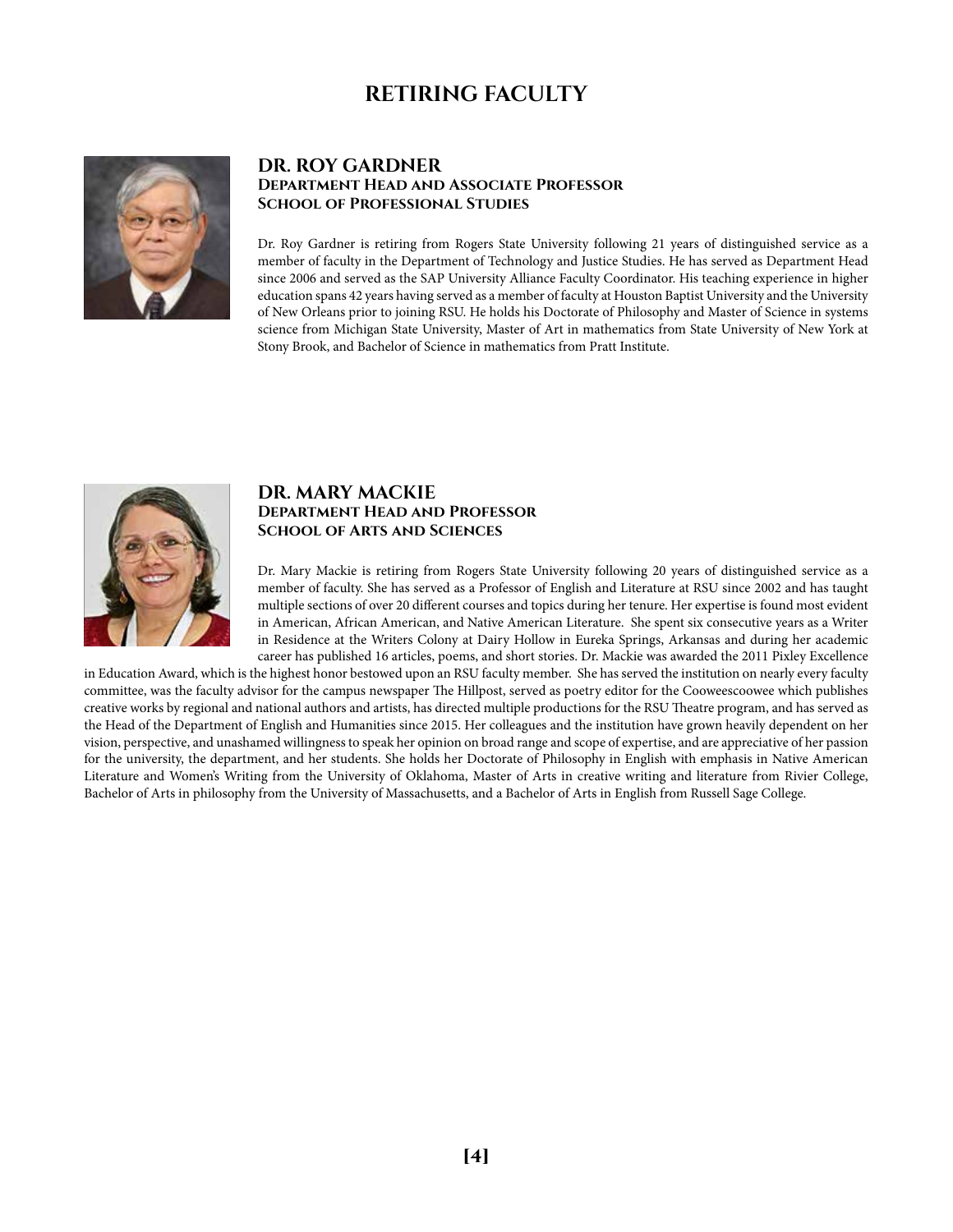# **RETIRING FACULTY**



#### **ROYA NAMAVAR Developmental Mathematics Instructor School of Arts and Sciences**

Roya Namavar has served as an Instructor in Developmental Mathematics at RSU since 2001. She is a graduate of Northeastern State University and has spent the last 40+ years as a math instructor at RSU, Tulsa Community College, Sylvan Learning Center and Accelerated Learning Inc. in Tulsa. She is a member of the National Mathematics Honor Society Kappa Mu Epsilon and the International Honor Society in Education, Kappa Delta Pi. She has supported efforts at RSU during her tenure on the Assessment Committee, the Faculty Development Committee, and the Enrollment Management Committee. In the last 7 years Ms. Namavar has

been instrumental in transitioning RSU's mathematics remediation to a co-requisite model saving students both time and finances as they satisfy their required remediation. She is a consummate teacher of mathematics in every sense of the moniker. She is patient but rigorous, making challenging concepts easier to understand, and prides herself on preparing students for subsequent mathematics course work. During her 20 years at RSU she has been the most collegial and wonderful colleague and friend. She holds a Bachelor of Science in mathematics from Northeastern State University.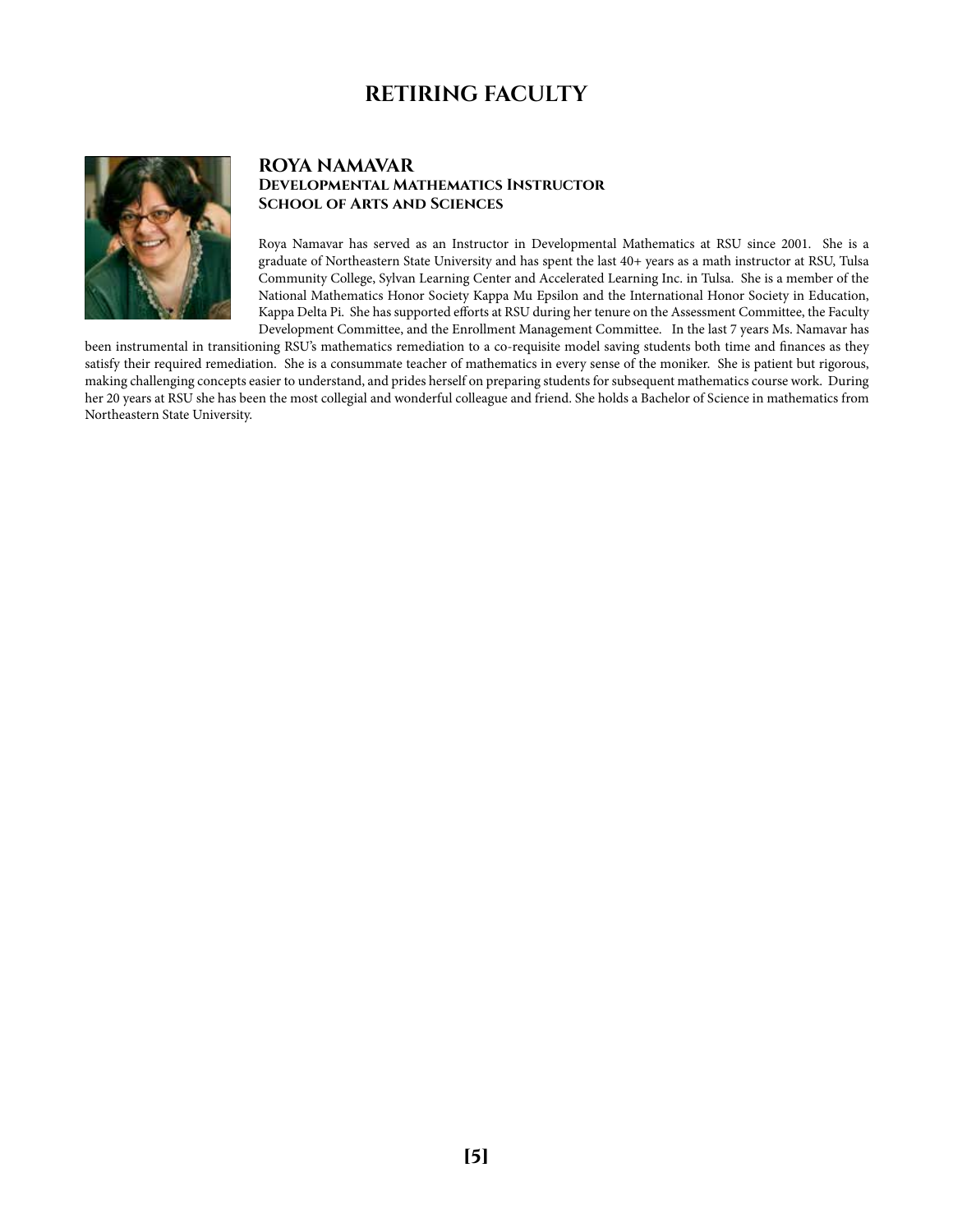### **COMMENCEMENT SPEAKER**



#### **REGENT ANITA HOLLOWAY University of Oklahoma Board of Regents**

Anita Holloway was appointed by Governor Kevin Stitt in February 2020 to the Board of Regents for the University of Oklahoma, Cameron University and Rogers State University. A native of Stuart, Oklahoma and a tribal member of the Citizen Potawatomi Nation based in Shawnee, Oklahoma, Holloway is a senior audit partner with Ernst & Young LLP, a global leader in assurance, tax, transaction and advisory services, operating in more than 150 countries. She is currently the partner-in-charge of world-wide audit and professional services to a Fortune 50 company and was formerly the Tulsa office managing partner. In addition to her role on the Board of Regents, Holloway serves on the Board of Advisors for each of the University of Oklahoma Price College of Business and the Price College Energy Institute and was a 2015 inductee into the University of Oklahoma Arthur B. Adams Society. She is a frequent speaker and guest lecturer for Price College, twice presenting the keynote speech at the Energy Executive Management Program closing dinner and serving as a panelist at the Social Responsibility and Business Ethics Forum on the topic of transparency and financial reporting. In addition to her involvement at OU, she currently serves on the board and is the former Treasurer of the Tulsa Regional Chamber of Commerce and previously served on the board and the audit and finance committee for the Tulsa Area United Way. She was recognized in each of 2019 and 2021 as one of Oklahoma's "50 Making a Difference" Woman of the Year honorees and is a graduate of Leadership Tulsa Class 48. Holloway graduated with highest academic achievement and honors from East Central University in Ada, Oklahoma in December 1992, earning a Bachelor of Science degree in accounting with a math minor and receiving the ECU School of Business Distinguished Graduate Award. In 2022, she received the East Central University Distinguished Alumni Award. Holloway believes strongly in the impact education can have on an individual's life.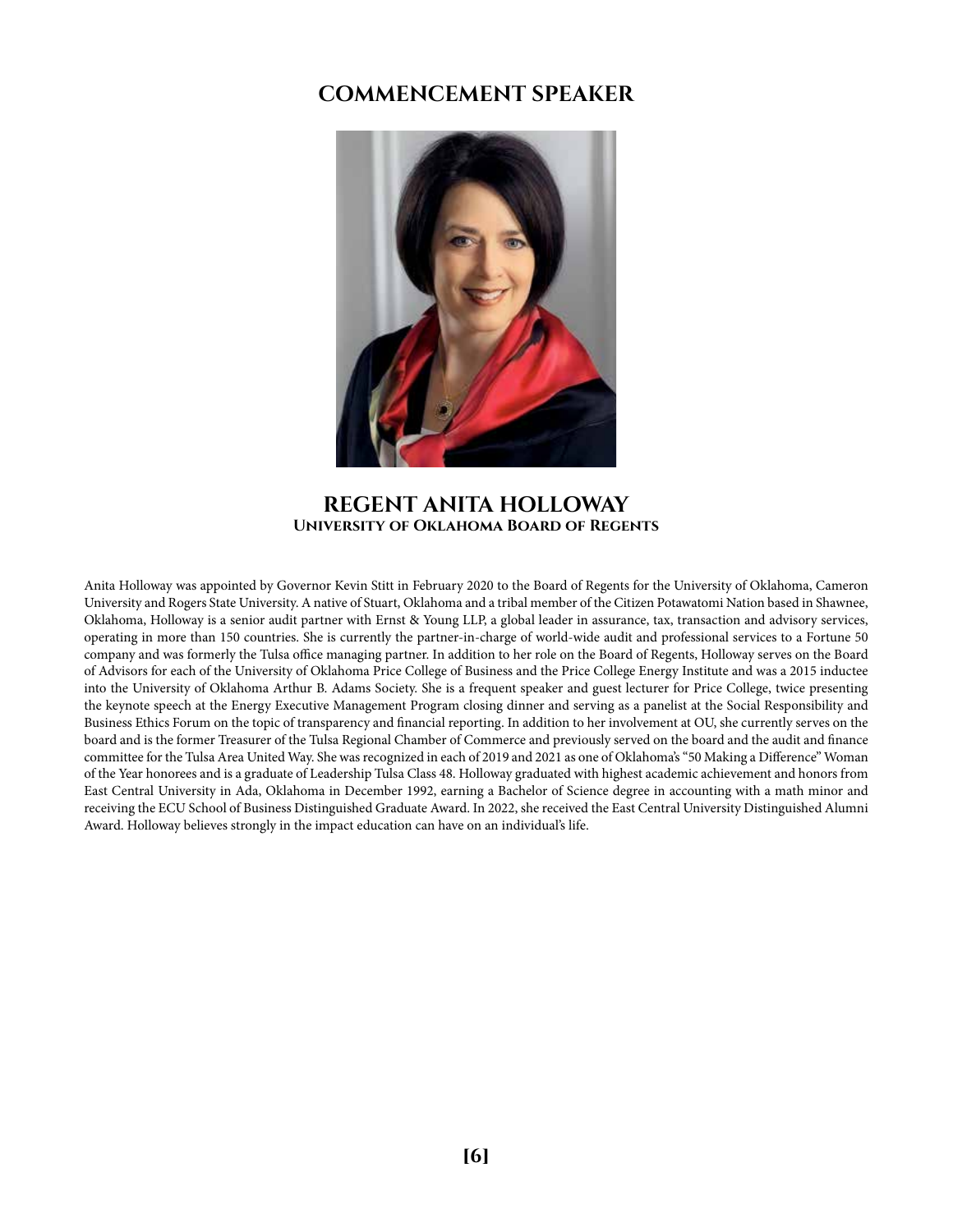# **PRESIDENT LARRY RICE**



Dr. Larry Rice is the 14th President of Rogers State University. An Oklahoma native, President Rice has more than 40 years of experience in higher education.

President Rice began his academic career in 1979 as a full-time faculty member at RSU, which was then known as Claremore Junior College, where he taught classes in criminal justice, psychology, and sociology.

He was Director of the Applied Science Division at Rogers from 1979 to 1986 and Associate Director of Academics for the Rogers campus in Pryor from 1986 to 1991.

He received a doctoral degree in education from Oklahoma State University, and master's and bachelor's degrees from Northeastern State University.

He wrote his doctoral dissertation on "Eighty Years of University Preparatory Education on College Hill," a history of the institution presently known as RSU.

Before he was named President of RSU, he served as Executive Assistant to the President at the University of Tulsa. At TU, Rice was responsible for government relations and the Presidential Scholars Program. He joined TU in 1991 as a member of the advancement staff and served as Interim Vice President for Advancement from 1997 to 1998 and Director of Public Affairs from 1991 to 2004.

He served the citizens of Oklahoma as a representative of House District 8 from 1986 to 2004.

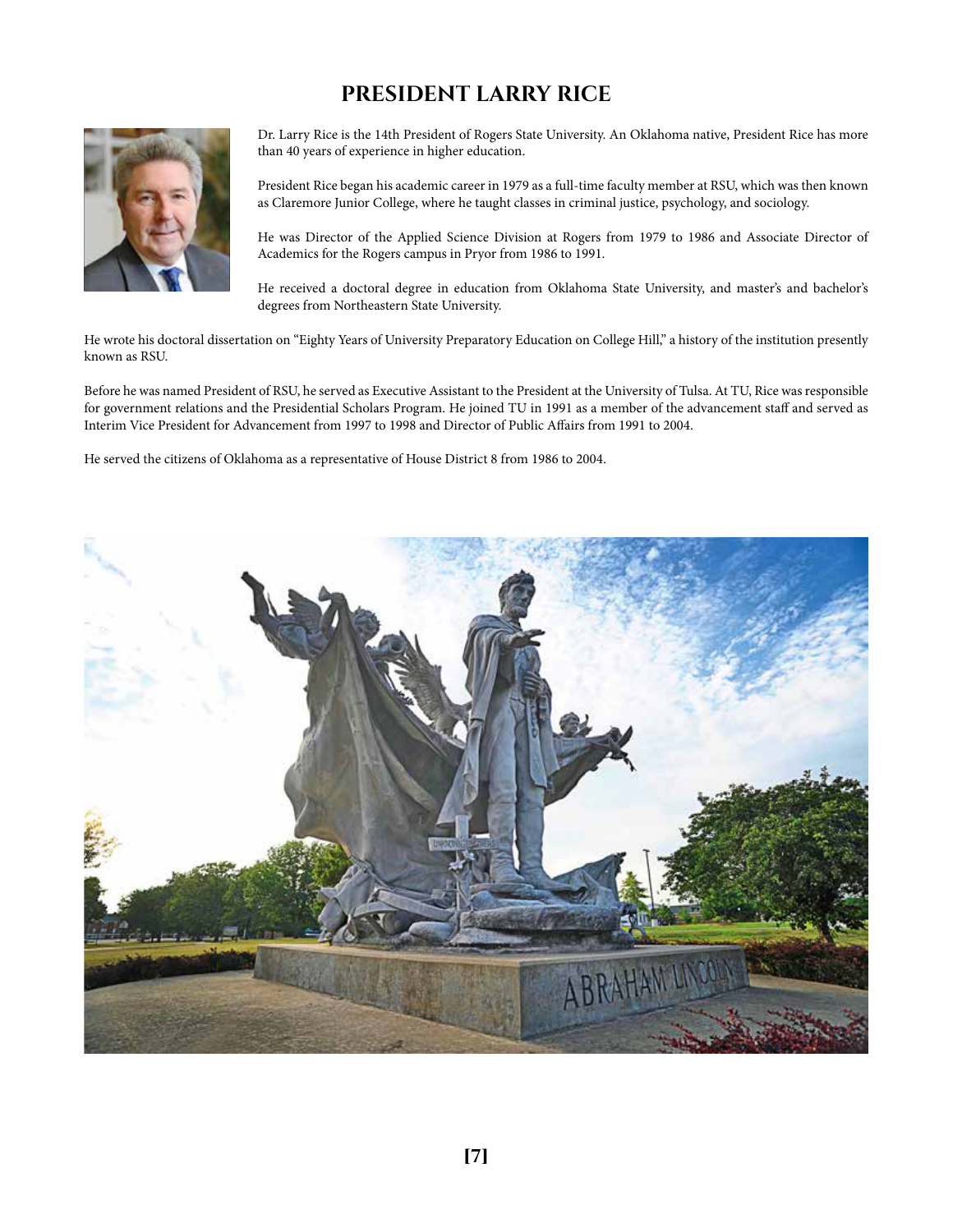## **PRESIDENTIAL MEDALLION**

The Presidential Medallion is the official symbol of the Office of the President at Rogers State University. Traditionally, the medallion is bestowed upon a new President to represent a transfer of the responsibility of office and an obligation to promote and maintain the values and ideals represented by the institution.

The medallion features the official RSU seal, which was designed in 1999 shortly after the Oklahoma Legislature renamed the institution Rogers State University and provided it with a new mission to seek accreditation as a four-year university. The university received accreditation as a baccalaureate degree granting institution in 2000 from the Higher Learning Commission.

The official RSU seal features the name of the institution at the top and the university's credo and guiding principles, Tradition, Innovation and Excellence, on the lower oval. In the middle is a representational drawing of iconic Preparatory Hall, the first building erected on the Claremore campus in 1911, two years after the institution was founded in 1909.

The seal was designed by Kate Northcutt, M.S.



### **PRESIDENTS OF ROGERS STATE UNIVERSITY & PREDECESSOR INSTITUTIONS**

Edmund Dandridge Murdaugh, 1909-1911 J.H. Bayes, 1911-1913 Stephen M. Barrett, 1913-1925 Walter E. Downs, 1925-1940 Richard E. Anderson, 1940-1941 John C. Hamilton, 1941-1944 Kenneth S. Perkins, 1944-1948

Homer M. Ledbetter, 1948-1964 John F. Smoller, 1964-1968 John E. Horne, 1968-1971 Richard H. Mosier, 1972-1995 Rodger Randle, 1996-1998 Joe Wiley, 1999-2008 Larry Rice, 2008-Present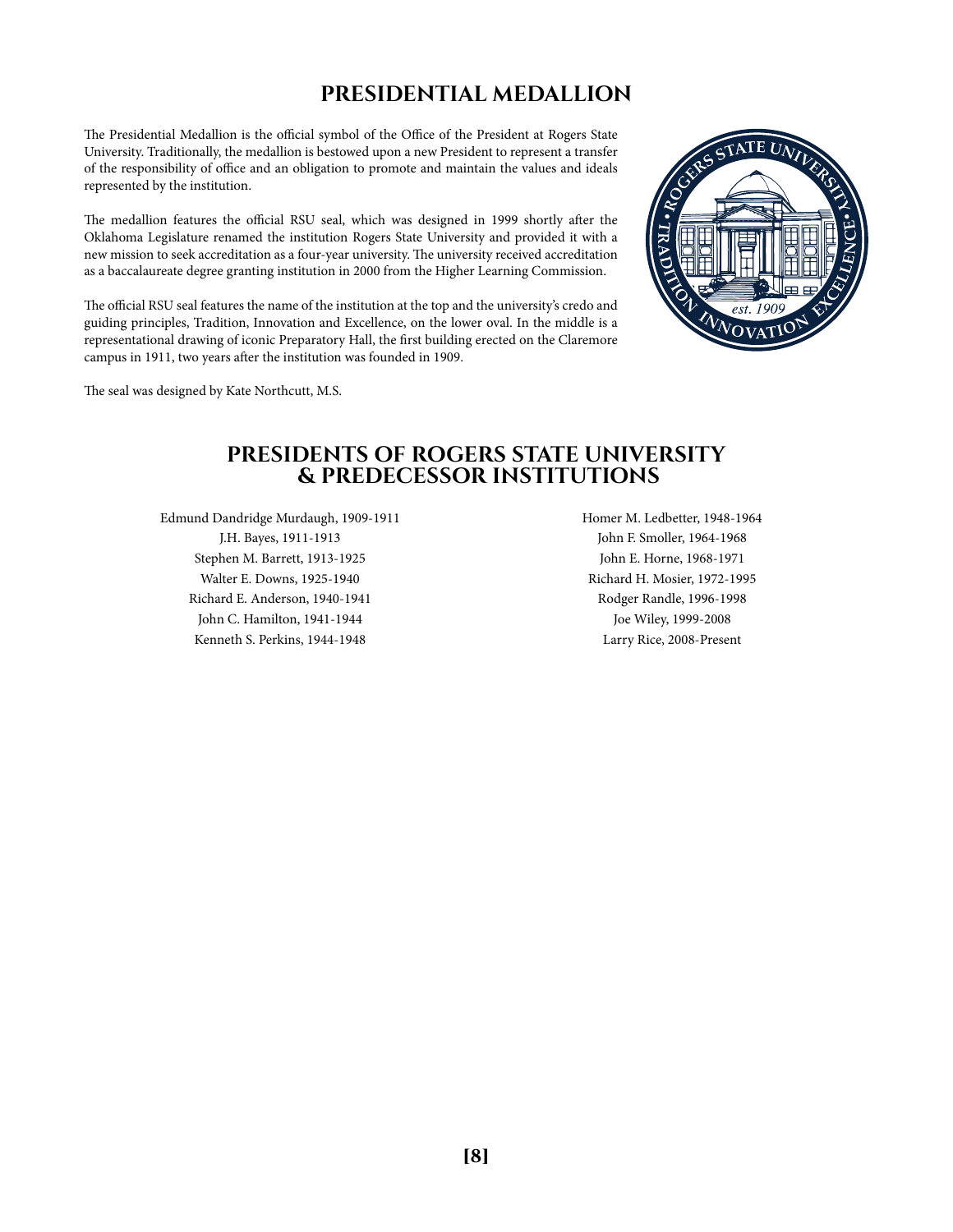# **TRADITION OF ACADEMIC REGALIA**

The costume of those in the inaugural academic procession has a specific symbolism dating back to at least the 14th century. In 1895, academic institutions in the United States adopted a code of academic regalia, which has been revised from time to time. The regalia of institutions in other countries varies, and there is not a worldwide code, but the basic elements are present in all academic costumes.

#### **Gowns**

The associate and certificate candidate gown is silver in color and features a traditional design. The bachelor's gown is black and has a pointed sleeve. The master's gown has an oblong sleeve open at the wrist (some older gowns may be open near the upper part of the arm.) The doctoral gown has bell-shaped sleeves, full-length velvet panels on the front and three velvet crossbars on each sleeve in black, blue, or the color distinctive to the subject of the owner's degree. Gowns for the Doctor of Philosophy (Ph.D.) are dark blue and gowns for the Doctor of Education (Ed.D.) are light blue.

#### **Hoods**

The hood, draped over the shoulders and down the back, indicates the subject to which the degree pertains and the university that conferred the degree. The level of the degree is indicated by the size of the hood. The velvet binding of the hood is of the color designating the subject of the degree. The satin lining of the hood indicates the university conferring the degree.

### **Caps**

In the United States, the mortar board is commonly used. The mortar board is black for those receiving a bachelor's degree and silver for those receiving an associate degree. The tassel, fastened to the center of the cap, is normally worn in the left front quadrant of the cap after a degree is conferred. Students receiving undergraduate degrees in the School of Arts and Science wear blue tassels. Students receiving undergraduate degrees in the School of Professional Studies wear red tassels. Students receiving graduate degrees wear white tassels. Students receiving degrees from Cameron University wear light blue tassels. Faculty tassels may be black, gold or the color appropriate to the subject of the degree. The tassel for the doctoral cap may be of gold thread.

### **Honor Stoles**

Rogers State University Honor Graduates wear stoles, according to the following criteria:

| Summa Cum Laude - Blue Stole4.0 G.P.A. |  |
|----------------------------------------|--|
|                                        |  |
|                                        |  |

Cameron University Honor Graduates wear stoles, according to the following criteria:

Summa Cum Laude . . 4.0 G.P.A. Magna Cum Laude . . 3.8 G.P.A. & in top five percent of graduating class Cum Laude . . . . . . . . . 3.6 G.P.A & in next ten percent of graduating class

### **Student Honor Cords**

An Honor Cord is traditionally a token consisting of twisted cords with tassels on either end awarded to members of honor societies and academic programs. Sashes, stoles or medallions may be given in place of cords. Unlike hoods and stoles, by tradition more than one cord may be worn at the same time.

RSU Honors Program Medallion

RSU President's Leadership Class Medallion

Phi Alpha Theta, National History Honor Society Red and Blue Cords with Mixed Tassels

Psi Chi, International Honor Society in Psychology Tri-Color Medallion

Sigma Beta Delta, International Business Honor Society Medallion

Alpha Chi, National Interdisciplinary Honor Society Medallion with Green/Blue Ribbon

Kappa Delta Pi, International Honor Society in Education Medallion

Pi Sigma Alpha, National Political Science Honor Society Red, White and Black Cords

#### **Student Activities Pins & Cords**

Alpha Sigma Alpha Sorority Red and White Cord

Alpha Sigma Tau Sorority Red and White Cord

Biology Club Kelly Green and Royal Blue Cord

Campus Activities Team (C.A.T.) Red and Black Double Cord

Criminal Justice Society Pin with Logo

National Student Nurses Association White and Royal Cord

Oklahoma Intercollegiate Legislature Green and White Cord

The Social Justice League Purple and Gold Cord

Student Athlete Advisory Committee Red and Navy Cord

Student Government Association One Year of Service - Pin with Logo Two Years of Service - Red, Gold and Royal Cord Leadership Position - Black, Yellow and Red Cord

Student Veterans Association Red, White and Blue Cord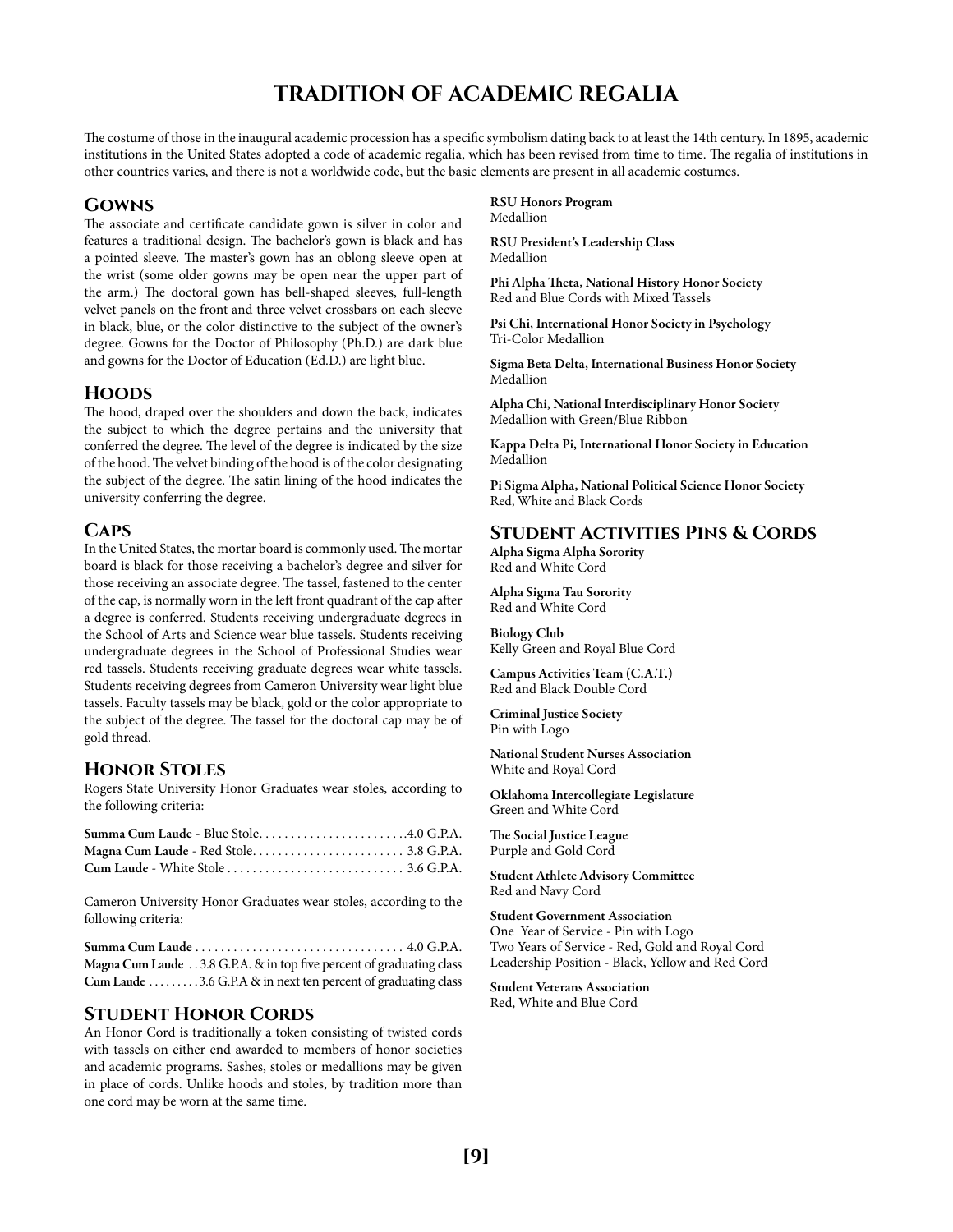### **CEREMONIAL TRADITIONS**



**GONFALONS**

The gonfalon, a flag that hangs from a crosspiece or frame, originated in the medieval republics of Italy as an ensign of the state of office. Gonfalons have been adopted in many universities around the world as college or institutional insignias.

The two navy gonfalons displayed represent the two academic schools of Rogers State University. The RSU gonfalons and university logo were designed by James Randall Riggs, BA '04.

The third gonfalon represents the Department of Education at Cameron University. It includes a blue bar at the top of the gonfalon, which is the traditional academic color that represents education, and black and gold at the bottom, which are the colors of Cameron University. The book and lamp symbolize a love for learning and the lifelong quest for knowledge. The Department of Education prides itself on preparing future teachers to be caring, competent and committed educators.

The Cameron gonfalon was designed by Ann Morris.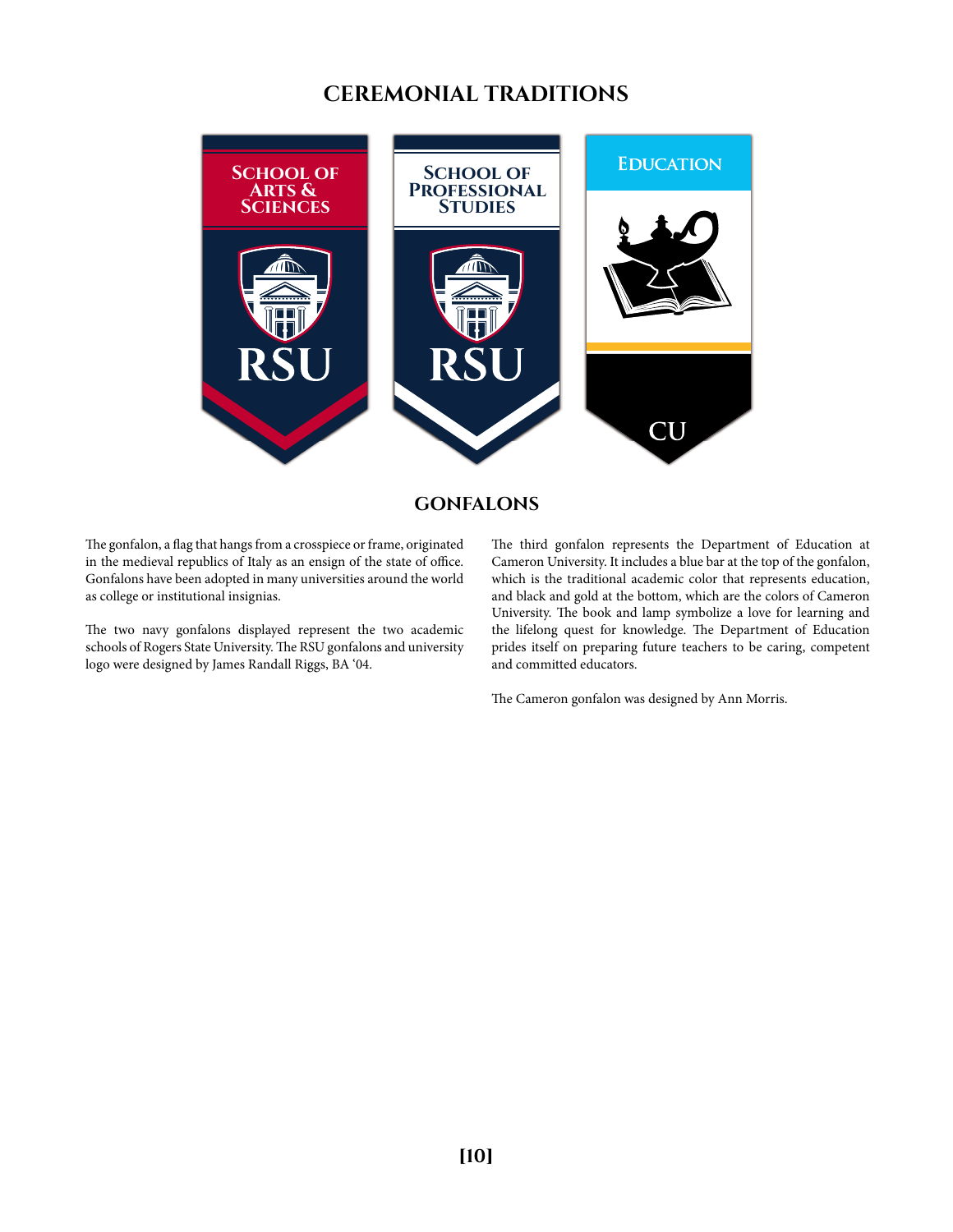#### **THE MACE**

The mace symbolizes the authority of the faculty in academic matters and the practice of shared governance within the university. During the Middle Ages, the mace was an effective weapon in battle. As newer and more powerful arms were developed, its military significance diminished and it was transformed into a symbol of authority. The earliest ceremonial maces were borne by bodyguards of the 12th century English and French kings. By the end of the 16th century, they were used widely by officials of English cities and towns. Today, the use of the ceremonial mace is found in the British Houses of Parliament and it is carried before ecclesiastical dignitaries and in university ceremonies.

#### **MACE BEARER**

Carrying the mace has long been a commencement tradition at Rogers State University.

Each year, a veteran faculty member bears the mace. This year, Dr. Hugh Foley, Professor of Fine Arts, assumes this honor.

The mace is a six-foot walnut staff featuring the gold dome of Preparatory Hall at the top and the university seal on four sides. Five stripes at its base signify the institution's various incarnations, including the Oklahoma Military Academy and the present-day university.

The mace was designed by Gary Moeller, Emeritus Professor of Fine Arts, and was crafted by Jerry Emanuel, a Claremore artist.

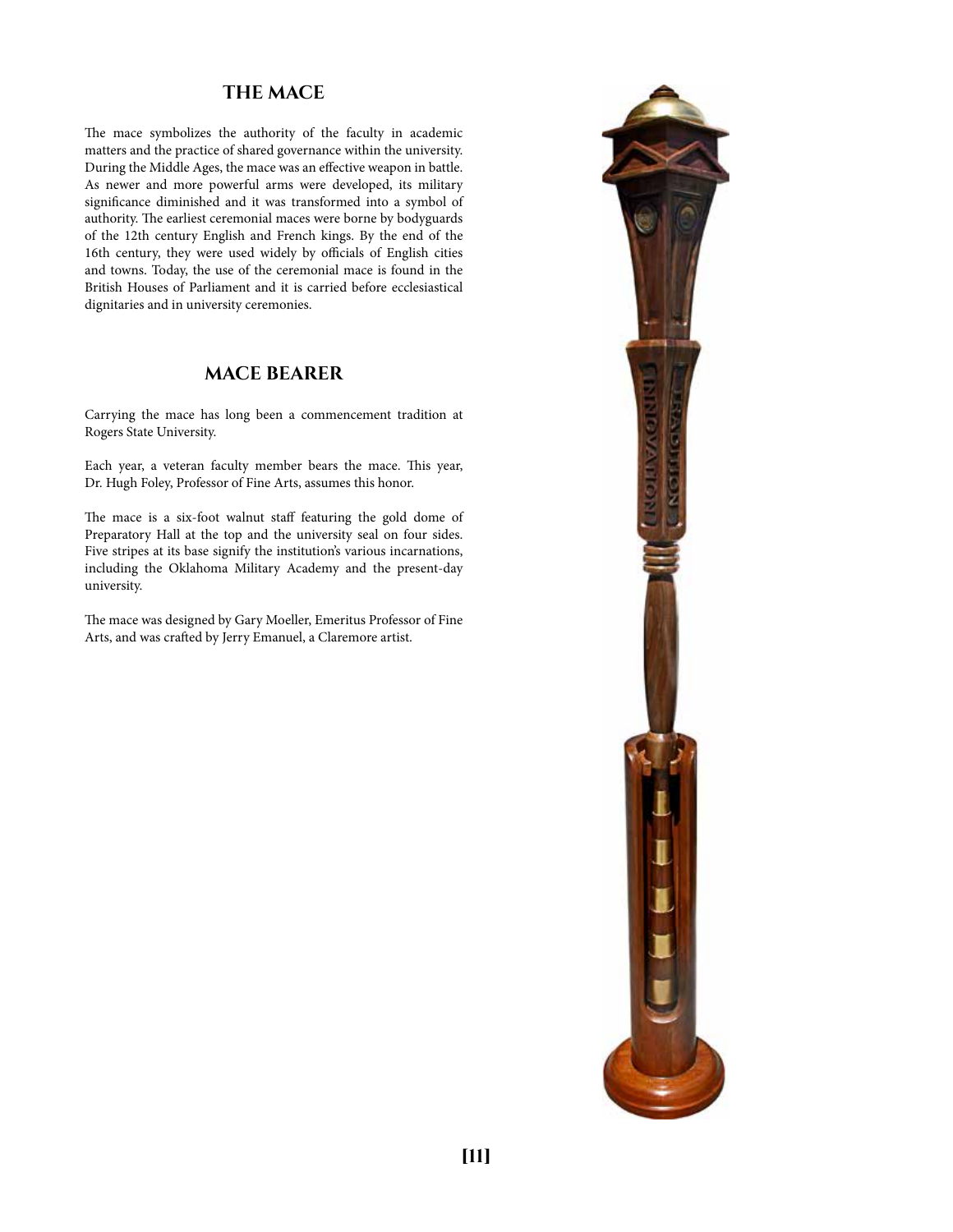

# **PIXLEY AWARD**

The Pixley Excellence in Education Award is the highest honor bestowed upon a member of the RSU faculty. It recognizes excellence in all areas of faculty accomplishment: teaching, scholarship, creativity and service. The recipient is selected on the basis of a peer nomination and review process conducted by the RSU faculty. The Pixley award is made possible by the Pixley Endowment for Excellence in Education at RSU.

# **PIXLEY AWARD RECIPIENTS**

| 2005 | Dr. Min Soe            |
|------|------------------------|
| 2006 | Dr. Sue Katz-Amburn    |
| 2007 | Dr. Dana Gray          |
| 2008 | Dr. Hugh Foley         |
| 2009 | Mr. Bryce Brimer       |
| 2010 | Mr. Denny Schmickle    |
| 2011 | Dr. Mary Mackie        |
| 2012 | Dr. Emily Dial-Driver  |
| 2013 | Dr. Min Soe            |
| 2014 | Dr. Juliet Evusa       |
| 2015 | Dr. Brian Andrews      |
| 2016 | Dr. James Ford         |
| 2017 | Dr. Brian Andrews      |
| 2018 | Dr. David Johnk        |
| 2019 | Mr. R. Curtis Sparling |
| 2020 | Dr. Marla Smith        |
| 2021 | Dr. Brian Andrews      |
| 2022 | Dr. Sonya Munsell      |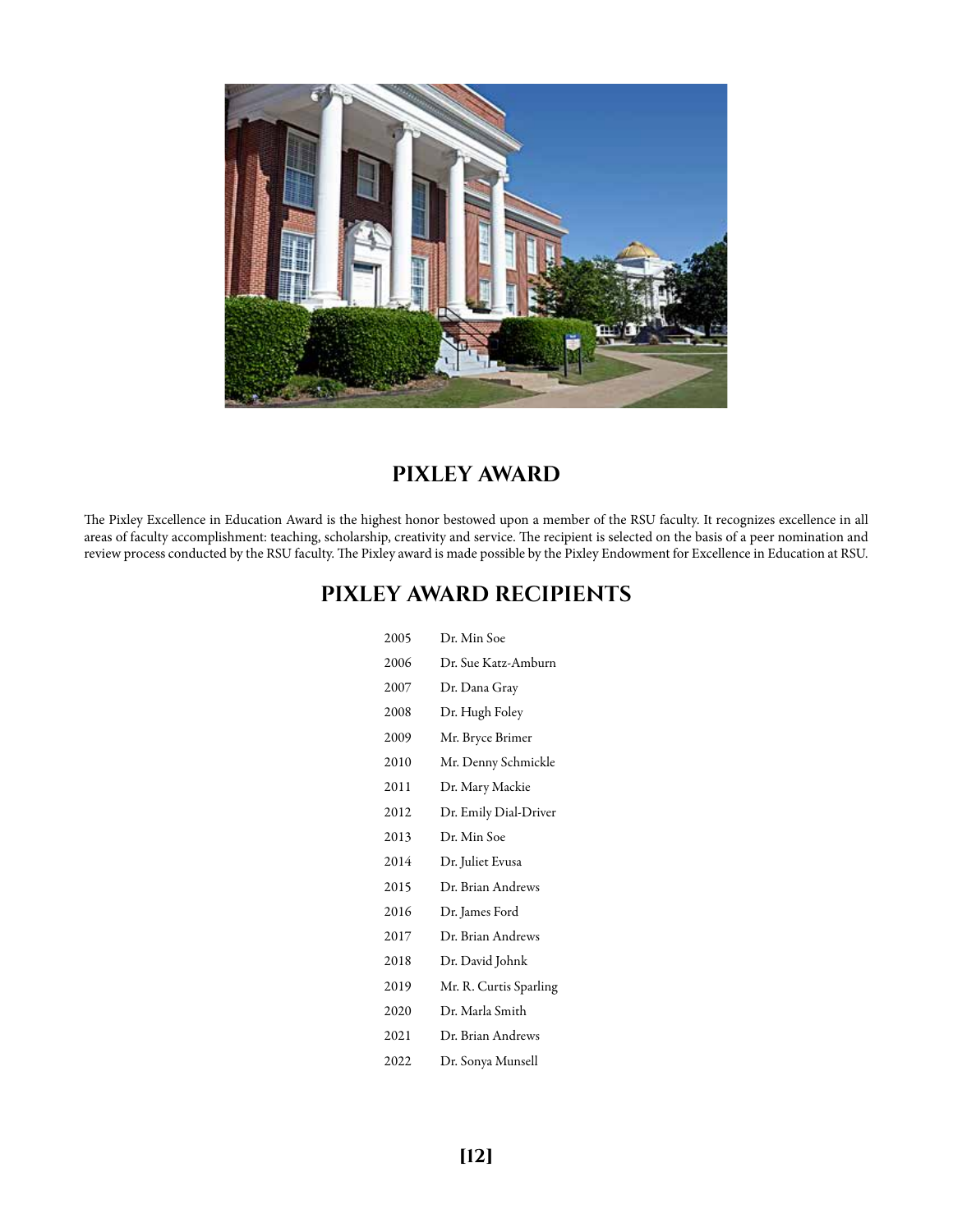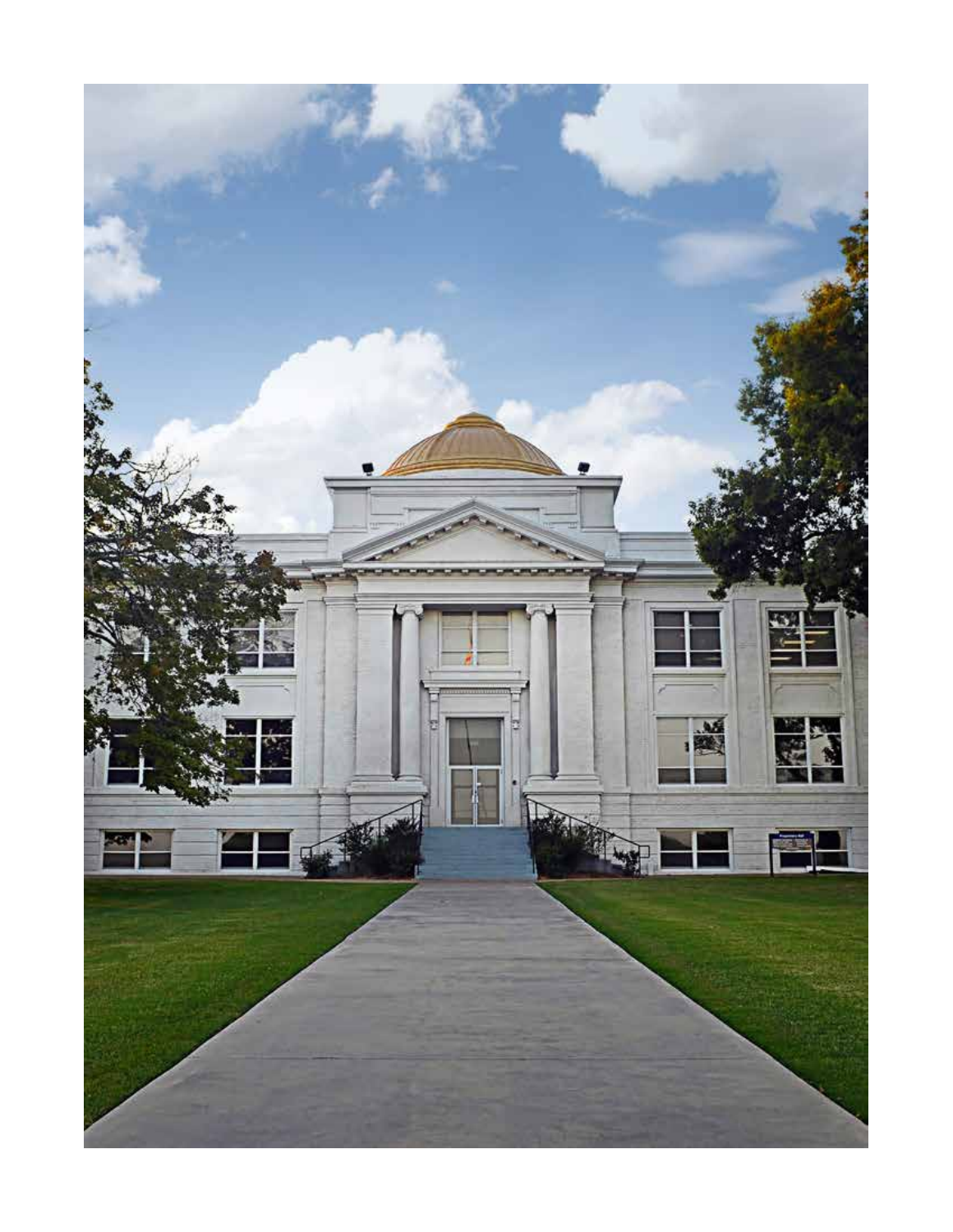# **2022 COMMENCEMENT CEREMONIES**

**MAY 7**

| Professor                               |
|-----------------------------------------|
|                                         |
| President                               |
| University of Oklahoma Board of Regents |
| Vice President for Academic Affairs     |
| Vice President for Academic Affairs     |
| Vice President for Academic Affairs     |
| Vice President for Academic Affairs     |
| President                               |
| Professor                               |
|                                         |
| President                               |

*Please remain seated until the platform party has exited.*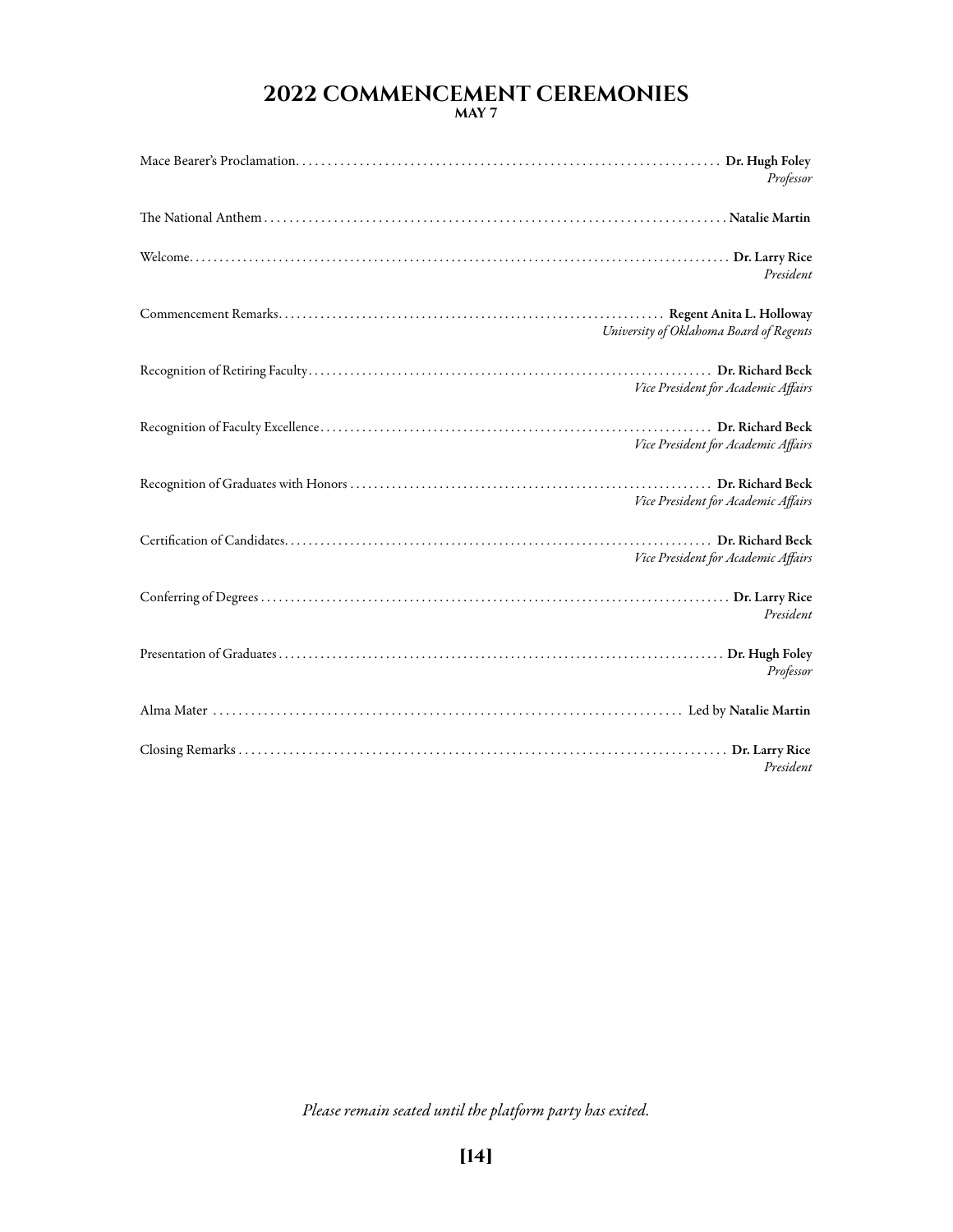## **CANDIDATES FOR ASSOCIATE DEGREES AND CERTIFICATES**

### **School of Arts and Sciences**

Bethany Allen A.A. *Secondary Education - Social Studies Option* Glenpool, OK

Makayla Elaine Arnett A.A. *Elementary Education* Claremore, OK

Sarah Grace Ball A.A. *Elementary Education* Owasso, OK

Taylor Nicole Barbee A.A. *Social Science - Psychology Option* Owasso, OK

Sandra Lee Bearden A.A. *Liberal Arts - Native American Studies Option* Pryor, OK

Oliviah Saige Billingsley A.A. *Elementary Education* Claremore, OK

Avery R. Bland A.A. *Liberal Arts - General* Chelsea, OK

Bailey Jan Book A.A. *Social Science - Psychology Option* Claremore, OK

Miranda Paige Brown  $\blacklozenge$ A.A. *Liberal Arts - General* Claremore, OK

Sara Kayleigh Burrow A.A. *Social Science - Psychology Option* Pryor, OK

Amanda Carver A.A. *Elementary Education* Bartlesville, OK

Barbara J. Chitwood A.A. *Elementary Education* Salina, OK

Betty Breanna Conger A.A. *Social Science - Psychology Option* Dewey, OK

Jesus Armando Davila A.A. *Secondary Education* Tulsa, OK

Skye Victoria Dudley A.A. *Secondary Education - Social Studies Option* Bristow, OK

Savannah E. Dumas A.A. *Elementary Education* Claremore, OK

Mackenzie B. Fesler A.A. *Social Science - Sociology Option* Bartlesville, OK

Madison Delaney Finton A.A. *Elementary Education* Dewey, OK

Meghan Renae Ford A.A. *Elementary Education* Claremore, OK

Grace F. Gabel  $\mathbf{\hat{v}}$ A.A. *Social Science - Psychology Option* Claremore, OK

Cassandra Elizabeth Gaines A.A. *Social Science - Psychology Option* Bartlesville, OK

Roberto Ferguson Garcia A.A. *Social Science - Psychology Option* Bartlesville, OK

Shaundel Shy'anne Garrett A.A. *Social Science - Psychology Option* Tulsa, OK

Kadi Destaney Graham A.A. *Elementary Education* Catoosa, OK

Breanna Sue Green A.A. *Elementary Education* Skiatook, OK

Cheyenne L. Green A.A. *Social Science - Psychology Option* Claremore, OK

Stephen Green A.S. *Biological Science* Owasso, OK

Adrian Jermond Hargrove A.A. *Social Science - Sociology Option* Tulsa, OK

Kendyl Lakyn Hawkins  $\blacklozenge$ A.A. *Elementary Education* Claremore, OK

Michael Anthony Hendrickson A.A. *Social Science - Sociology Option* Tulsa, OK

Mary Kathleen Henson A.A. *Elementary Education* Broken Arrow, OK

Kailyn Michelle Howard A.S. *Biological Science* Adair, OK

Johnnie Taina Husband A.A. *Elementary Education* Salina, OK

Amelia Joyce Ingram A.A. *Social Science - Psychology Option* Locust Grove, OK

Breshell Evonn Joseph A.A. *Social Science - Psychology Option* Tulsa, OK

Talon Blaine Jost A.S. *Physical Science - Engineering/ Physics/Math Option* Claremore, OK

Rose Eve Kenkel A.A. *Social Science - Psychology Option* Stillwater, OK

Israel Kohnle A.A. *Liberal Arts - General* Pawhuska, OK

Payton Mckenna Lahmeyer A.A. *Elementary Education* Claremore, OK

Colton Ray Langston A.S. *Biological Science* Adair, OK

Janet N. Ledesma A.A. *Elementary Education* Tulsa, OK

Gracie Marie LeMaster A.A. *Elementary Education* Claremore, OK

Kendra Renee Lewis A.A. *Liberal Arts - Native American Studies Option* Vian, OK

Brandi Nikole Lindley A.A. *Social Science - Psychology Option* Dewey, OK

Nicholas Mansfield Lomax A.A. *Liberal Arts - English Option* Claremore, OK

Abigail Jean Lott A.A. *Social Science - Psychology Option* Bartlesville, OK

Braden R. Maker A.A. *Social Science - Psychology Option* Barnsdall, OK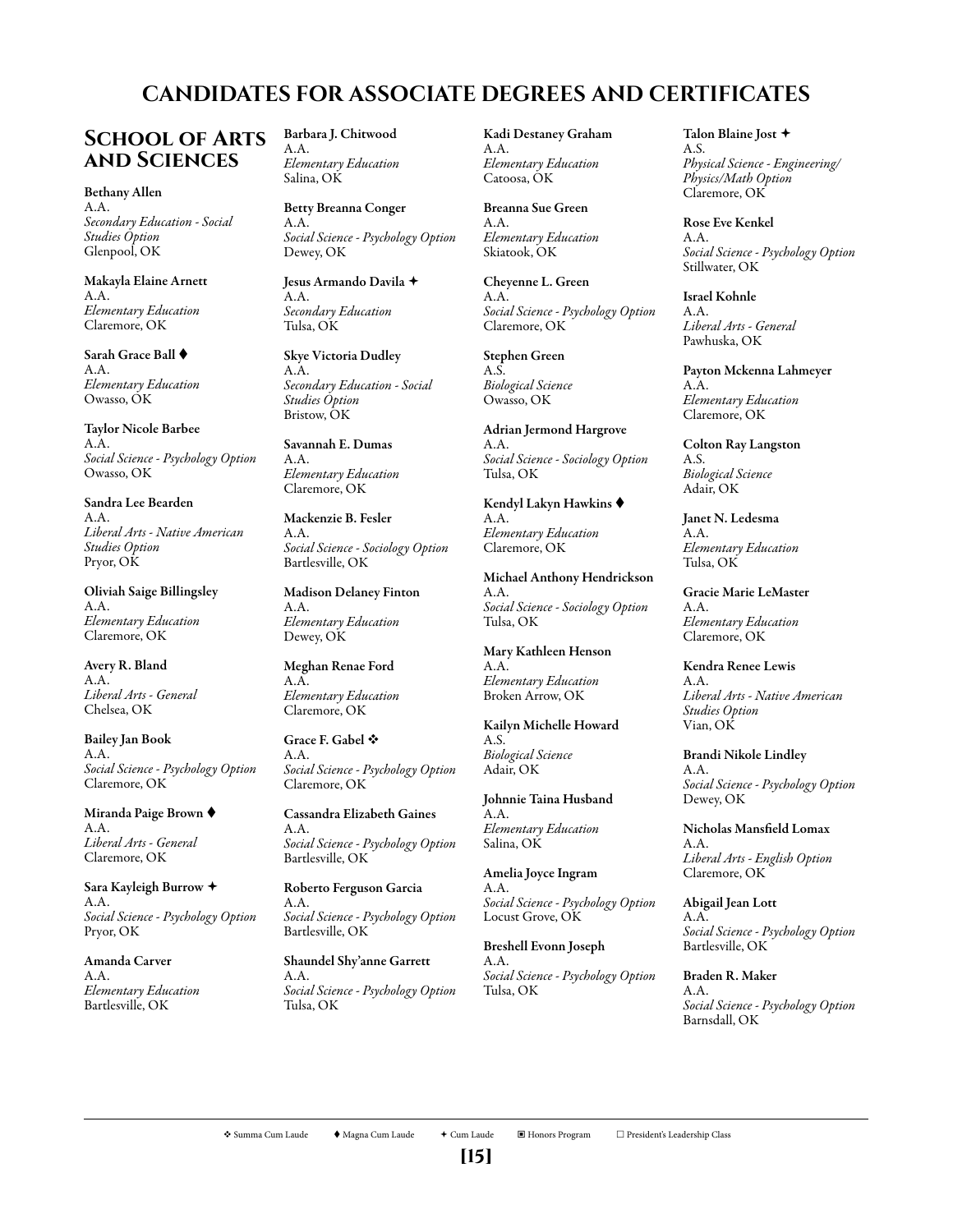Alexia Estefania Mandal-Torres A.A. *Social Science - Psychology Option* Broken Arrow, OK

Layne Marie Mannon A.A. *Social Science - Psychology Option* Gore, OK

Justin Thomas Martin A.S. *Physical Science - Engineering/ Physics/Math Option* Inola, OK

Audrey Martinez A.A. *Social Science - Psychology Option* Tulsa, OK

Tina McCollough ♦ A.A. *Social Science - Psychology Option* Pryor, OK

Jessica Ellen Medders A.A. *Elementary Education* Claremore, OK

Sabre Ann Mills A.A. *Elementary Education* Skiatook, OK

McKenna Hope Mitchell � A.A. *Elementary Education* Chelsea, OK

Britni Nichole Moore  $\blacklozenge$ A.A. *Elementary Education* Pryor, OK

James R. Nave A.A. *Social Science - Psychology Option* Bartlesville, OK

Jenna Renae Northweather A.A. *Social Science - Psychology Option* Claremore, OK

Joshua Drew Peters ♦ A.A. *Social Science - Psychology Option* Claremore, OK

Shelly Diana Phillips A.A. *Elementary Education* Inola, OK

Evan Plew A.A. *Social Science - Psychology Option* Owasso, OK

Gracen Taylor Post A.A. *Elementary Education* Bartlesville, OK

Kimberli Shiannda Presnell A.A. *Social Science - Psychology Option* Sand Springs, OK

August Julian Riddle A.A. *Social Science - Psychology Option* Pawhuska, OK

Natasha Leanne Rohr A.A. *Social Science - Psychology Option* Collinsville, OK

Sabrina M. Rubio A.A. *Social Science - Psychology Option* Coweta, OK

Taygen R. Scrivner ♦ A.A. *Social Science - Psychology Option* Claremore, OK

Kayla S. Smalley ♦ A.A. *Elementary Education* Claremore, OK

Reagan Drew Spiva A.A. *Social Science - Psychology Option* Ripley, OK

Autumn Rain Standingwater ♦ A.A. *Elementary Education* Locust Grove, OK

Savannah Sturgeon A.A. *Elementary Education* Broken Arrow, OK

Anela Kulani Takahashi ♦ A.A. *Elementary Education* Bartlesville, OK

Sydney L. Thacker  $\overline{A}$ .S. *Biological Science* Gravette, AR

Sara JoNette Thomas A.A. *Liberal Arts - General* Dewey, OK

Samantha Jo Thomas A.A. *Social Science - Psychology Option* Pryor, OK

Anita Lynn Thompson A.A. *Elementary Education* Colcord, OK

Johnathen Benjamen Vandenbroeke A.A. *Social Science - History Option* Claremore, OK

Piper Mackenzie Velat A.A. *Social Science - Psychology Option* Dewey, OK

Richard Kent Wadsworth A.A. *Secondary Education - Social Studies Option* Collinsville, OK

Sarita T. Walters A.A. *Social Science - Psychology Option* Bartlesville, OK

Charles Edgar Whitlock A.S. *Physical Science - Engineering/ Physics/Math Option* Bartlesville, OK

Jasmine Zarate A.A. *Social Science - Sociology Option* Bartlesville, OK

### **School of Professional Studies**

Osama Abolail A.A. *Accounting* Claremore, OK

Kaleb Samuel Adams A.S. *Computer Science* Pawhuska, OK

Geoffrey Scott Adams A.A. *Accounting* Claremore, OK

Jamie L. Barnes A.A. *Business Administration* Copan, OK

Allison Diane Barnes A.A. *Criminal Justice - Collegiate Officer Program Option* Jay, OK

Jared Belmontes A.A. *Business Administration* Tulsa, OK

Caleb Brown A.A. *Criminal Justice - Collegiate Officer Program Option* Owasso, OK

Caleb Blake Bruce A.A. *Business Administration* Pawhuska, OK

Selena Bunch A.A. *Business Administration* Claremore, OK

Hope Marie Catron A.A. *Accounting* Inola, OK

Draven Allen Christeson A.S. *Computer Science* Sapulpa, OK

Joseph Clifton A.A. *Accounting* Claremore, OK

Tristen Noah Deerinwater A.A.S *Applied Technology* Inola, OK

Kristina Galindo A.A. *Business Administration* Harlingen, TX

Morgan Riley Garner A.A. *Accounting* Pryor, OK

A.A. – Associate in Arts A.S. – Associate in Science A.A.S. – Associate in Applied Science

**[16]**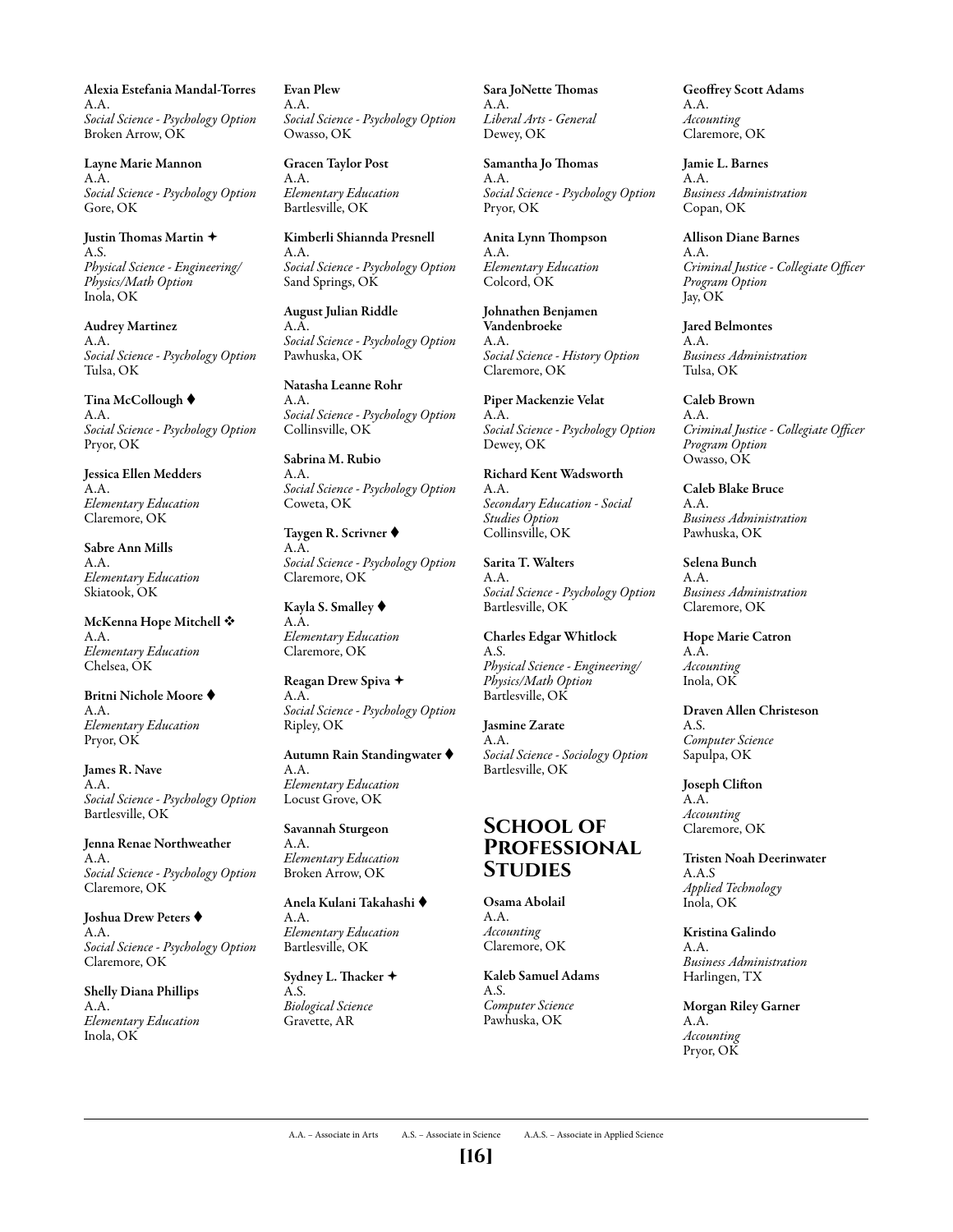Alexa Giselle Garrett A.A. *Business Administration* Claremore, OK

Robbyn Michelle Gill A.A. *Business Administration* Bartlesville, OK

Courttni Dawn Gullett A.A. *Business Administration* Pawhuska, OK

McKenzie LeAnn Harp A.A. *Business Administration* Salina, OK

Madison P. Harris + A.A. *Business Administration* South Coffeyville, OK

Taylor Cole Harris A.A. *Business Administration* Claremore, OK

Mickey B. Hayes A.A. *Accounting* Collinsville, OK

Lyndsey Ellen Hill A.A. *Accounting* Claremore, OK

Travis Earl Hurd A.A. *Business Administration* Bartlesville, OK

Belinda Johnson ♦ A.A. *Accounting* Pryor, OK

Mayce Renae Johnson A.A. *Business Administration* Midwest City, OK

Richard Johnson A.S. *Computer Science* Bartlesville, OK

Matthew Kirkham A.S. *Computer Science* Fairfax, OK

Sunnie Michelle Longhorn A.A. *Business Administration* Claremore, OK

Vanessa Candice McKinney A.A. *Business Administration* Broken Arrow, OK

Kylee L. Mooney A.A. *Business Administration* Bartlesville, OK

Zoey Ilise Parks A.A. *Business Administration* Owasso, OK

Jacqueline Bailey Phillips A.A. *Business Administration* Kansas, OK

Jonathan Riley Phipps A.S. *Computer Science* Tuttle, OK

James Tyler Pigg A.S. *Computer Science* Claremore, OK

Heaven Pool A.A. *Business Administration* Norman, OK

Taryn Powell A.A. *Business Administration* Bartlesville, OK

Casandra Denice Powell-Thompson + A.A.S. *Applied Technology* Lawton, OK

Drew Anthony Reed A.S. *Computer Science* Glenpool, OK

Veronica Reyes A.A. *Business Administration* Owasso, OK

Katherine Elizabeth Roswurm  $\blacklozenge$ A.A. *Business Administration* Purcell, OK

Hanna Nicole Scott A.A. *Business Administration* Claremore, OK

Cory James Spotted Bear A.A. *Business Administration* Skiatook, OK

Dorothy Ellen Rose Stark A.A. *Accounting* Bartlesville, OK

Chandler James Suddath A.A. *Business Administration* Claremore, OK

Joel M. Swindell A.A. *Business Administration* Bartlesville, OK

Kenneth James Underwood A.A. *Criminal Justice - Collegiate Officer Program Option* Hominy, OK

Beatriz Marie Woods ❖ A.A. *Accounting* Claremore, OK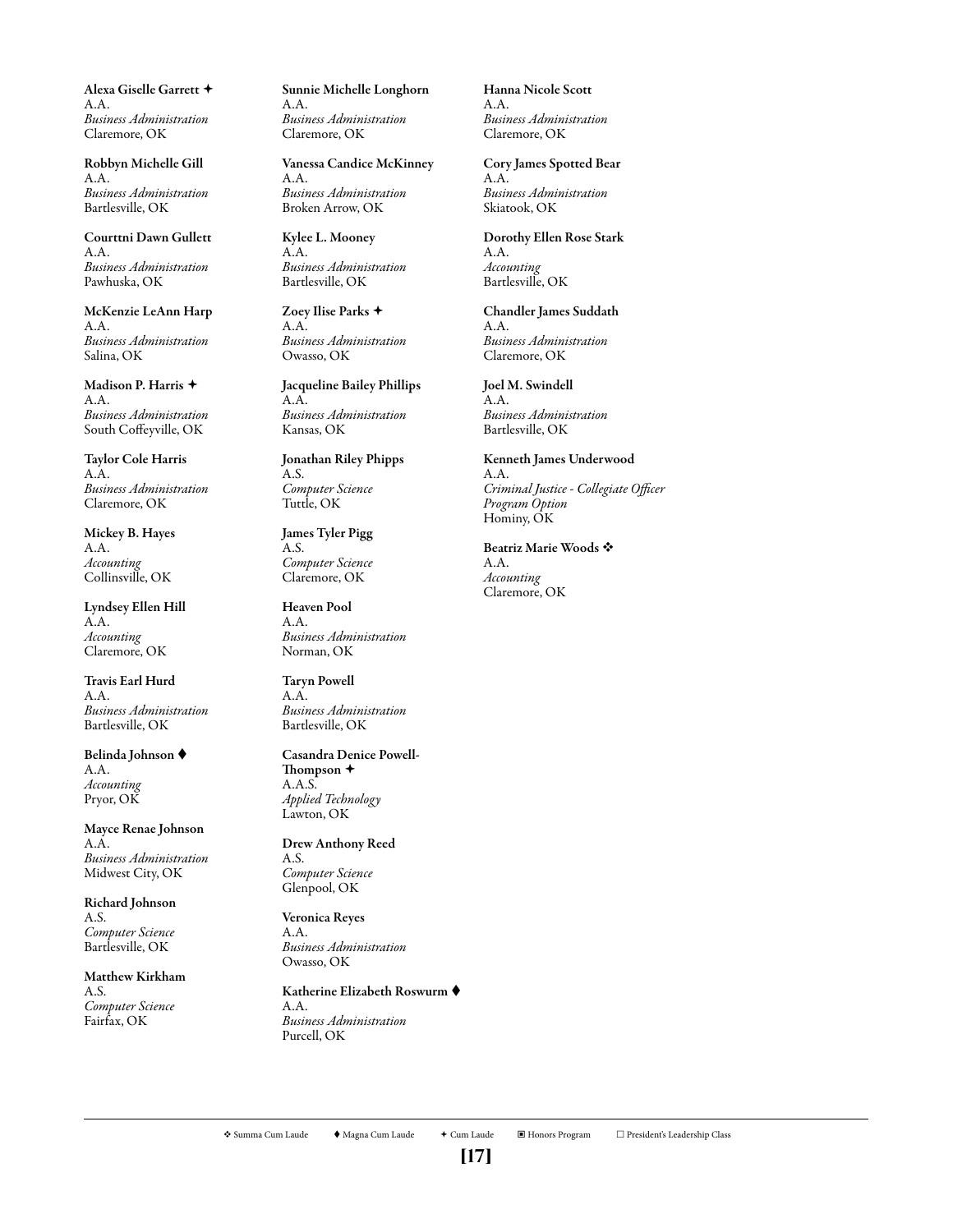# **CANDIDATES FOR BACHELOR'S DEGREES**

### **School of Arts and Sciences**

Taylor Nicole Alley B.A. *Communications - Corporate Communications Option* Claremore, OK

Ashley Katheryn Anderson B.S. *Social Science - Psychology Option* Carrollton, TX

Ashley Nicole Applegate ♦ B.F.A. *Visual Arts - Graphic Design Option* Claremore, OK

Trixi Asher B.S. *Biology - Medical/Molecular Option* Chelsea, OK

Jarod Thomas Baassler ♦ B.A. *History - General History Option* Collinsville, OK

Jordan Alice Bailey B.S. *Biology - Medical/Molecular Option* Claremore, OK

Kyle A. Bean B.S. *Social Science - Psychology Option* Claremore, OK

Payton Benham B.S. *Community Counseling* Sperry, OK

Garrison John Blanton B.S. *Biology - Medical/Molecular Option* Ponca City, OK

Lexi Bobo B.S. *Social Science - Psychology Option* Edmond, OK

Breanna Lynn Brock B.F.A. *Visual Arts - Graphic Design Option* Pryor, OK

Ciara Bruce B.A.

*Communications - Strategic Communications Option* Broken Arrow, OK

Allison E. Bufton B.S. *Community Counseling* Broken Arrow, OK

Gloria R. Butts t B.S. *Social Science - Psychology Option* Collinsville, OK

Payton N. Calhoun + B.S. *Social Science - Psychology Option* Tulsa, OK

Victor Ceniceros B.S. *Social Science - Psychology Option* San Diego, CA

Cole Michael David Chandler B.A. *Communications - Strategic Communications Option* Claremore, OK

Katrina Ann Christian B.A. *Communications - Broadcast and New Media Option* Crothersville, IN

Heather Danielle Clark B.S. *Community Counseling* Prvor, OK

Nathan Daniel Conrad B.F.A. *Visual Arts - Graphic Design Option* Owasso, OK

Lauren Alesia Cory B.S. *Community Counseling* Owasso, OK

Jacqueline Cosmai B.S. *Biology - Environmental Conservation Option* Pryor, OK

Mollee Elisabeth Cummins + B.S. *Social Science - Psychology Option* Inola, OK

Mariah Davison B.F.A. *Visual Arts - Graphic Design Option* Claremore, OK

Skyler Drinnon B.A. *Communications - Broadcast and New Media Option* Okmulgee, OK

Tyler Michael Dunlap B.S. *Biology - Environmental Conservation Option* Chelsea, OK

Madison N. Dunn ❖ B.F.A. *Visual Arts - Graphic Design Option* Owasso, OK

Marie Anne Dyroff + B.S. *Biology - Medical/Molecular Option* Claremore, OK

Sage Chandler Elrod B.S. *Social Science - Psychology Option* Oologah, OK

Janika Elisabeth Etter B.S. *Biology - Medical/Molecular Option* Owasso, OK

Vanessa Gajdosova B.S. *Biology - Medical/Molecular Option* Claremore, OK

Vanessa Aguirre Gaona B.A. *Communications - Broadcast and New Media Option* Tulsa, OK

Giovannina A. Gargone B.S. *Biology - Medical/Molecular Option* Claremore, OK

Emily A. Graham B.A. *Communications - Corporate Communications Option* Owasso, OK

Kaylee J. Graham ♦ B.S. *Social Science - Psychology Option* Broken Arrow, OK

Darion N. Grant B.F.A. *Visual Arts - Studio Art Option* Claremore, OK

Savannah Elizabeth Graves  $\blacklozenge$ B.A. *Liberal Arts - Global Humanities Option* Inola, OK

Yance Graves B.S. *Biology - Medical/Molecular Option* Claremore, OK

Sarah Hammond B.F.A. *Visual Arts - Studio Art Option* Oologah, OK

Casandra Karren Hassett B.A. *History - American History Option* Broken Arrow, OK

Derek DePaul Highfield B.F.A. *Visual Arts - Studio Art Option* Owasso, OK

Bethany Kaye Hill B.A. *Liberal Arts - Global Humanities Option* Broken Arrow, OK

Adriana M. Hilliard B.S. *Social Science - Psychology Option* Claremore, OK

Justin W. Hoffman B.A. *Liberal Arts - English Option* Claremore, OK

Tayah Joann Holmes B.S. *Social Science - Psychology Option* Vinita, OK

Sarah E. Holt B.S. *Social Science - Psychology Option* Tulsa, OK

Kailyn Michelle Howard B.S. *Biology - Medical/Molecular Option* Adair, OK

B.A. – Bachelor of Arts B.F.A. – Bachelor of Fine Arts B.S. – Bachelor of Science B.T. – Bachelor of Technology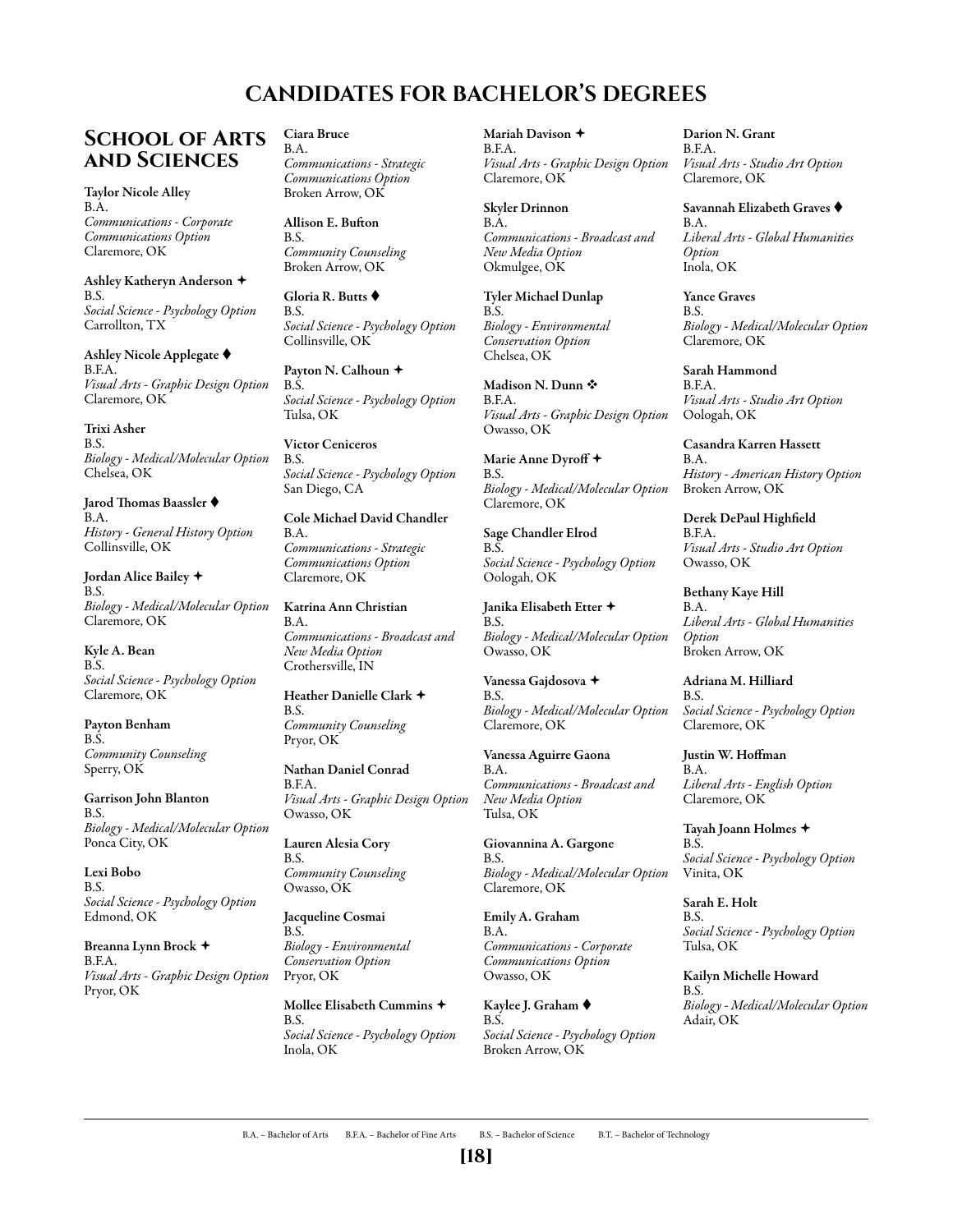Rachel Hunt B.A. *History - American History Option* Claremore, OK

Morgan Kay Hutchison � B.S. *Social Science - Psychology Option* Claremore, OK

Katelyn Jacoby ♦ B.F.A. *Visual Arts - Graphic Design Option* Coweta, OK

Abby Christine James B.A. *History - American History Option* Salina, OK

Allison R. Jenkins B.A. *Public Affairs - Political Science* Edmond, OK

Dezarae Johnson B.S. *Social Science - Psychology Option* Claremore, OK

Justin Dale Jones B.A. *Communications - Broadcast and New Media Option* Idabel, OK

Talon Blaine Jost B.S. *Biology - Environmental Conservation Option* Claremore, OK

Allison Marie Kennell B.S. *Community Counseling* Pryor, OK

Sarah L. Kerstetter B.S. *Biology - Medical/Molecular Option* Catoosa, OK

Reagan Lynn King B.A. *History - American History Option* Shafter, CA

Sierra Michelle Knipe  $\blacklozenge$ B.A. *Liberal Arts - English Option* Glenpool, OK

Taylor Lynne Kurtz ♦ B.F.A. *Visual Arts - Studio Art Option* Owasso, OK

Kyle James Lahmeyer  $\blacklozenge$ B.S. *Biology - Medical/Molecular Option* Claremore, OK

Braiden Zachary Lanser B.S. *Biology - Environmental Conservation Option* Owasso, OK

Sarah K. Laughlin B.A. *Communications - Radio-Television Option* Claremore, OK

Kurt Joseph LeVan B.A. *History - American History Option* Claremore, OK

Ashley Nicole Lyles B.A. *History - General History Option* Sapulpa, OK

McKenzie Faith Malone ♦ B.F.A. *Visual Arts - Graphic Design Option* Big Cabin, OK

Khup Sian Mang B.S. *Biology - Medical/Molecular Option* Jenks, OK

Marilyn D. Marshall B.S. *Social Science - Psychology Option* Bartlesville, OK

Nicholaus P. McCauley B.A. *Communications - Radio-Television Option* Tulsa, OK

Andrew Thomas McElhannon B.S. *Community Counseling* Skiatook, OK

Allison C. McFetridge B.S. *Social Science - Psychology Option* Owasso, OK

Darla Rae McMahon B.F.A. *Visual Arts - Multimedia Option* Checotah, OK

Tara Rachele McNeely B.A. *Liberal Arts - English Option* Tulsa, OK

Ashley Brooke McPheters B.S. *Community Counseling* Tulsa, OK

Jillian Marie Miller B.S. *Biology - Medical/Molecular Option* Owasso, OK

Andrew Michael Montalbano B.A. *History - General History Option* Claremore, OK

Peyton Laine Moore B.S. *Social Science - Psychology Option* Claremore, OK

Nathaniel Boyd Morgan ♦ B.A. *Communications - Broadcast and New Media Option* Salina, OK

Karisa Dawn Morgan ♦ B.S. *Community Counseling* Claremore, OK

Michael W. Mose B.A. *History - General History Option* Bartlesville, OK

Nicholas Andrew Murphy B.A. *History - American History Option* Inola, OK

Kaleigh Joy New B.S. *Community Counseling* Adair, OK

James David Nold B.F.A. *Visual Arts - Graphic Design Option* Broken Arrow, OK

Austin M. Peachey  $\blacklozenge$ B.A. *Communications - Radio-Television Option* Bartlesville, OK

Kristen Lynn Pederson B.F.A. *Visual Arts - Studio Art Option* Cleveland, OK

Alexus RayAnne Peebles B.S. *Community Counseling* Claremore, OK

Joseph Phelan ❖  $BA<sub>1</sub>$ *History - American History Option* Pryor, OK

Tierra Phelps B.S. *Biology - Medical/Molecular Option* Broken Arrow, OK

Jensen Scott Pittman B.A. *Communications - Radio-Television Option* Skiatook, OK

Matthew Pizana B.F.A. *Visual Arts - Graphic Design Option* Claremore, OK

Cynthia Potter B.A. *History - American History Option* Mounds, OK

Aaron Christopher Cabe Potter  $\blacklozenge$ B.S. *Biology - Medical/Molecular Option* Big Cabin, OK

James Patrick Price B.A. *Communications - Corporate Communications Option* Muskogee, OK

Devin James Louis Pullum B.A. *Communications - Broadcast and New Media Option* Little Elm, TX

Jesse D. Rader B.S. *Biology - Environmental Conservation Option* Claremore, OK

Moriah Rachel Rake \* B.S. *Social Science - Psychology Option* Sperry, OK

Kyler Neal Ramsey B.F.A. *Visual Arts - Multimedia Option* Sapulpa, OK

Madison Dawn Renick B.F.A. *Visual Arts - Graphic Design Option* Quapaw, OK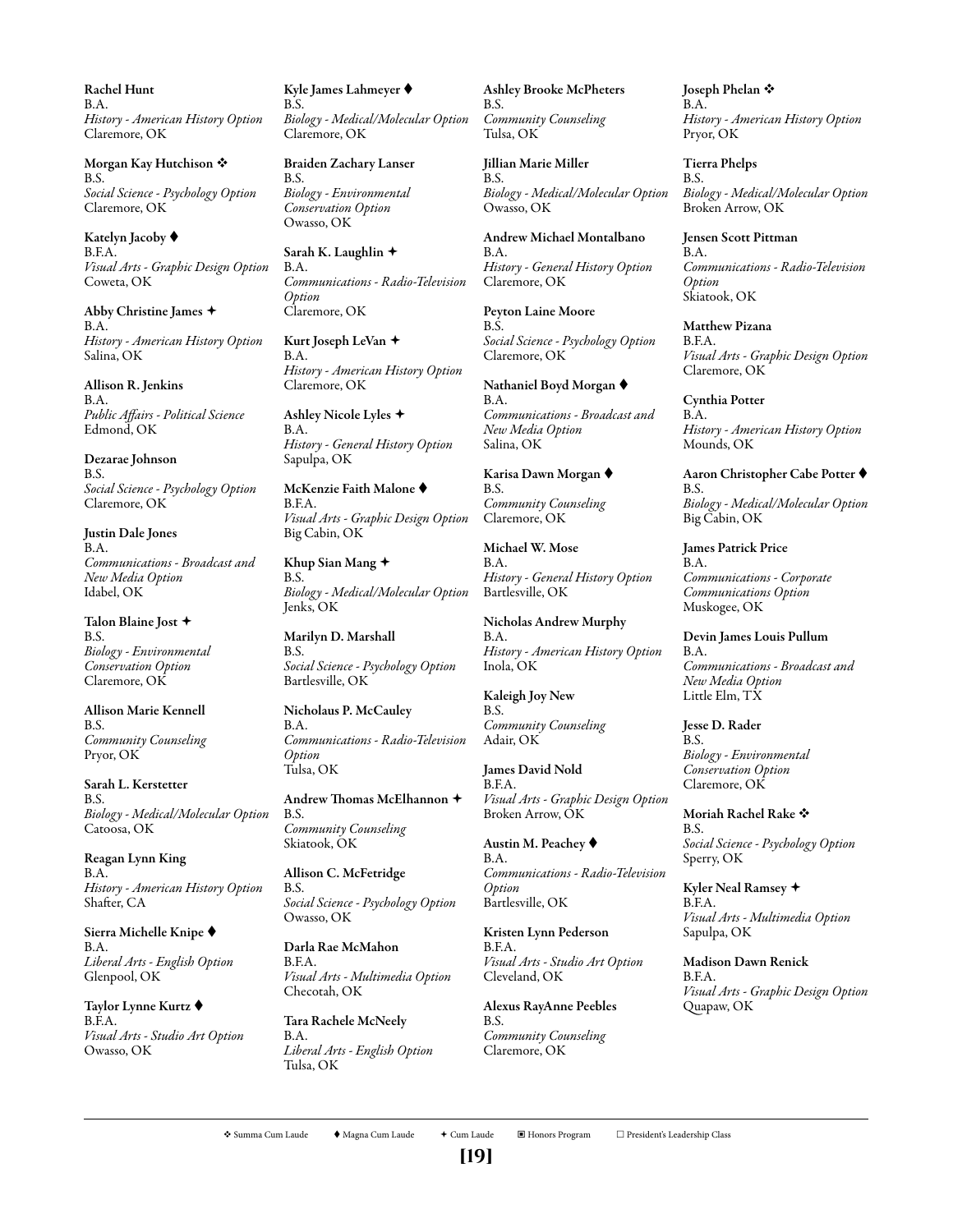Molly Rhames  $\blacklozenge$ B.S. *Biology - Medical/Molecular Option* Collinsville, OK

Paul Michael Riddle B.F.A. *Visual Arts - Multimedia Option* Owasso, OK

Vincent Riggio B.G.S. *General Studies* Windsor, CA

Ashley Brooke Rogers B.S. *Community Counseling* Claremore, OK

Autumn Rosenthal B.S. *Social Science - Psychology Option* Collinsville, OK

Halley Rianne Ross-Acker B.S. *Social Science - Psychology Option* Sand Springs, OK

Caitlin Roughface B.G.S. *General Studies* Broken Arrow, OK

#### Cade Ryan Russell �� B.A. *Public Affairs - Political Science* Pryor, OK

Valerie Laurynn Russell B.G.S. *General Studies* Owasso, OK

#### David J. Ryan ♦ B.A. *History - American History Option* Claremore, OK

Anna Elena Sanchez B.S. *Social Science - Psychology Option* Bixby, OK

Bryce Sanchez ❖ B.S. *Biology - Medical/Molecular Option* Collinsville, OK

Hannah M. Sedgwick B.A. *Communications - Broadcast and New Media Option* Owasso, OK

Gabriel M. Seiler t B.S. *Social Science - Psychology Option* Catoosa, OK

Aryn Selby B.S. *Biology - Medical/Molecular Option* Dewey, OK

Tristan Cale Sellers B.A. *Communications - Corporate Communications Option* Weleetka, OK

Cameron Garrett Shaw B.S. *Community Counseling* Inola, OK

Trenton James Siever ❖ B.A. *Public Affairs - Public Administration* Pryor, OK

Jason Skinner B.A. *Public Affairs - Political Science* Claremore, OK

Shannon Lee Smith B.S. *Social Science - Psychology Option* Broken Arrow, OK

Cayla Rechelle Smith B.F.A. *Visual Arts - Studio Art Option* Owasso, OK

Emma Gabrielle Grace Spear  $\blacklozenge$ B.F.A. *Visual Arts - Photographic Arts Option* Claremore, OK

Jordan L. Stoops B.S. *Biology - Medical/Molecular Option* Bartlesville, OK

Colton S. Taylor ❖ B.S. *Biology - Medical/Molecular Option* Tulsa, OK

Taryn Thompson  $\blacklozenge$ B.A. *Public Affairs - Public Administration* Ramona, OK

Taylor Travis B.S. *Biology - Medical/Molecular Option* Claremore, OK

Maria Doris Turley B.A. *Communications - Radio-Television Option* Bartlesville, OK

Kevin Vang B.F.A. *Visual Arts - Graphic Design Option* Tulsa, OK

Ashleigh A. Wall B.S. *Community Counseling* Claremore, OK

Bryce Eric Walters B.A. *Communications - Broadcast and New Media Option* Claremore, OK

Gloria Ward B.F.A. *Visual Arts - Studio Art Option* Salina, OK

Maxee Mackenzie Waters + B.S. *Biology - Medical/Molecular Option* Claremore, OK

Kori Beth Watters  $\blacklozenge$ B.S. *Social Science - Psychology Option* Ponca City, OK

John David Weston B.S. *Biology - Medical/Molecular Option* Dewey, OK

Skyler Jayne Whisler  $\blacklozenge$ B.A. *Communications - Strategic Communications Option* Cushing, OK

Rachel Whisler B.S. *Biology - Medical/Molecular Option* Claremore, OK

Sierra Renee Whitehead B.G.S. *General Studies* Bartlesville, OK

Sierra L. Whittington B.A. *Liberal Arts - English Option* Kansas, OK

Lynn Michael Williams  $\blacklozenge$ B.S. *Community Counseling* Claremore, OK

Kyle Christopher Young B.S. *Biology - Medical/Molecular Option* Owasso, OK

### **School of Professional Studies**

Emily Ryan Akers B.S. *Business Administration - Human Resources Management Option*

Kimberly Michelle Alexander B.S. *Nursing - RN to BSN*

Bartlesville, OK Shelby Lynn Allphin B.S.

Sperry, OK

*Business Administration - Management Option* Claremore, OK

Vanessa R. Ammons B.S. *Nursing - RN to BSN* Oologah, OK

Leah Fyrn Anderson � B.S. *Business Administration - Management Option* Claremore, OK

David Anderson  $\blacklozenge$ B.T. *Applied Technology* Oklahoma City, OK

Kira Dionne Arbuckle B.S. *Nursing* Talala, OK

Corey J. Ayala B.S. *Sport Management - Fitness Management Option* Lakeland, FL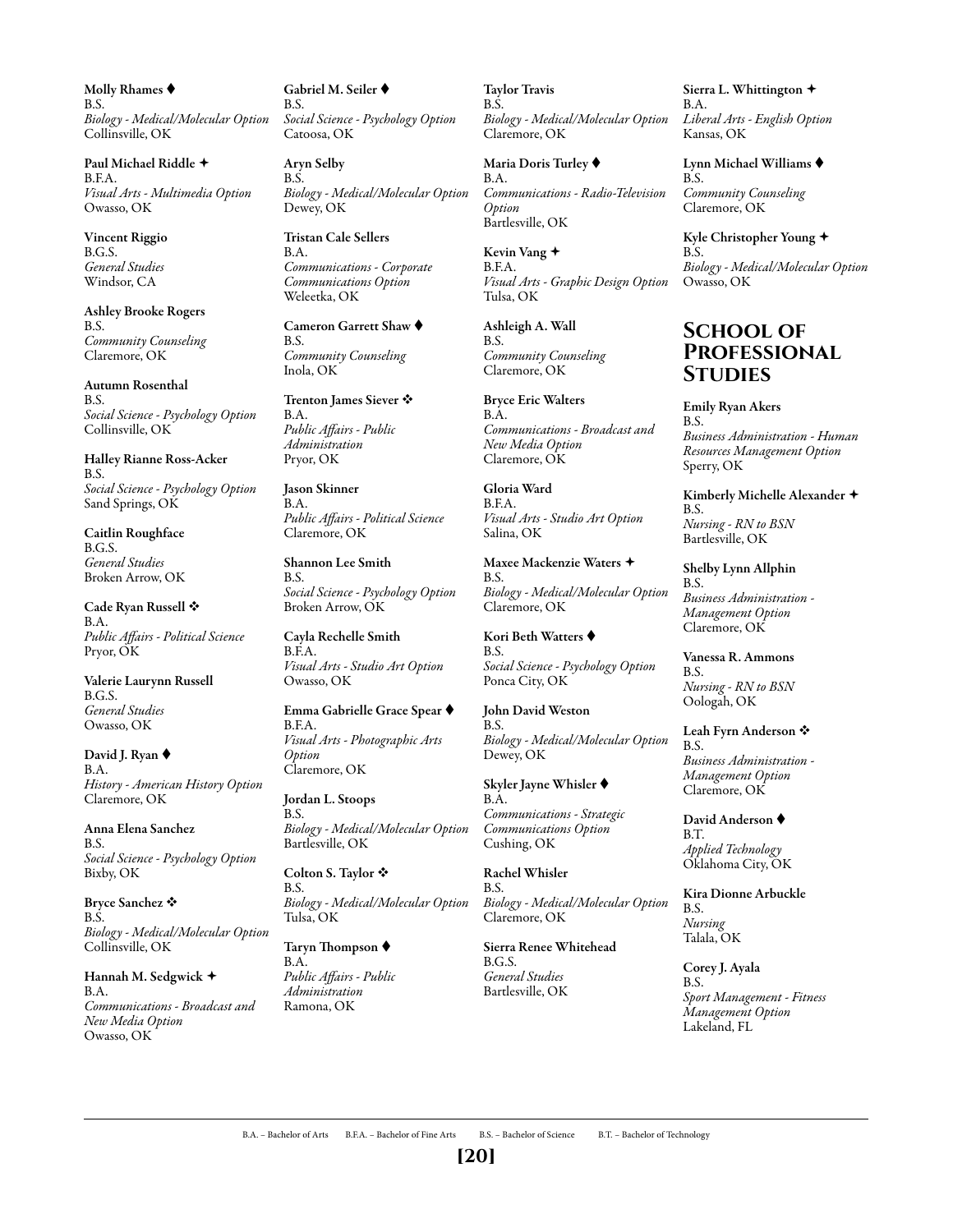Kortney Bacon B.S. *Business Administration - Accounting Option* Pryor, OK

Brittany Lynn Baker B.S. *Business Administration - Marketing Option* Owasso, OK

Regina Gail Ballard B.T. *Applied Technology - Cybersecurity and Information Assurance* McAlester, OK

Andrea M. Ballou B.S. *Business Administration - Management Option* Chouteau, OK

Enrique Gabriel Baltazar Short B.S. *Business Administration - Accounting Option* Tulsa, OK

Kyle L. Barcus B.S. *Organizational Leadership - Social Studies Focus* Bartlesville, OK

William Barnak  $\blacklozenge$ B.S. *Business Administration - Management Option* Copenhagen, Denmark

Skylar Barnes B.S. *Nursing* Owasso, OK

Sarah M. Barrett B.S. *Nursing* Claremore, OK

Tara Lea Basford B.S. *Business Administration - Accounting Option* Spavinaw, OK

Hallie Marie Battles B.S. *Business Administration - Marketing Option* Tulsa, OK

Sahra Beegle B.S. *Nursing* Sperry, OK

Courtney Jo Benedict B.S. *Nursing - RN to BSN* Wann, OK

Colt M. Berry B.S. *Business Administration - Management Option* Joplin, MO

Dipal H. Bhakta  $B.\overline{S}$ . *Nursing - RN to BSN* Tulsa, OK

Bailee E.L. Bilyeu B.S. *Business Administration - Management Option* Owasso, OK

Amber Lyn Bird B.S. *Nursing* Nowata, OK

Tanahiry S. Birrueta B.S. *Business Administration - Marketing Option* Owasso, OK

Cynthia Bivens B.S. *Nursing - RN to BSN* Newcast, OK

April Blackwell B.S. *Nursing - RN to BSN* Claremore, OK

Kaylee Bobbitt  $\blacklozenge$ B.S. *Allied Health Sciences - Pre-Physical Therapy Option* Greenville, TX

Samantha Bojorquez B.S. *Nursing - RN to BSN* Owasso, OK

Kristin Leigh Bolding B.T. *Applied Technology - Cybersecurity and Information Assurance* Purcell, OK

Jessica Tyler Bowers B.S. *Business Administration - Management Option* Nowata, OK

April Viola Box B.S. *Business Administration - Accounting Option* Bartlesville, OK

Tanner James Alexander Bracken B.S. *Business Administration - Management Option* Oologah, OK

Karley R. Bradley B.S. *Business Administration - Accounting Option* Inola, OK

Travis Dillon Brand B.S. *Business Administration - Management Option* Pryor, OK

Gabriel Charles Brant B.S. *Organizational Leadership - Business Studies Focus* Haskell, OK

Christopher Scott Breeden B.S. *Organizational Leadership - Business Studies Focus* Salina, OK

Caleb Brown B.S. *Justice Administration - Collegiate Officer Program* Owasso, OK

Margaret Mae Brown ❖ B.S. *Nursing* Vinita, OK

Brooklyn Carroll Buckminster B.S. *Business Administration - Management Option* Siloam Springs, AR

Ryan Budder B.S. *Sport Management - Sport Business Option* Salina, OK

Brenden William Burkes B.S. *Nursing* Broken Arrow, OK

Andrew Rubin-Charles Campbell  $\square$ B.S. *Business Administration - Management Option* Grove, OK

Clare T. Carpenter B.S. *Business Administration - Management Option* Tulsa, OK

Isiah Christopher Carter B.S. *Business Administration - Management Option* Coffeyville, KS

Dezera Casemore B.S. *Allied Health Sciences - Pre-Physical Therapy Option* Drumright, OK

Hope Marie Catron B.S. *Business Administration - Human Resources Management Option* Inola, OK

Hunter Michael Chaisson B.S. *Justice Administration - Law Justice* Claremore, OK

Bonnie Chance B.S. *Organizational Leadership - Business Studies Focus* Bartlesville, OK

Kailey Chapman B.S. *Justice Administration - Law Justice* Tulsa, OK

Taylor D. Charles  $\blacklozenge\Box$ B.S. *Business Administration - Management Option* Claremore, OK

Nathaniel J. Chase B.S. *Business Administration - Accounting Option* Claremore, OK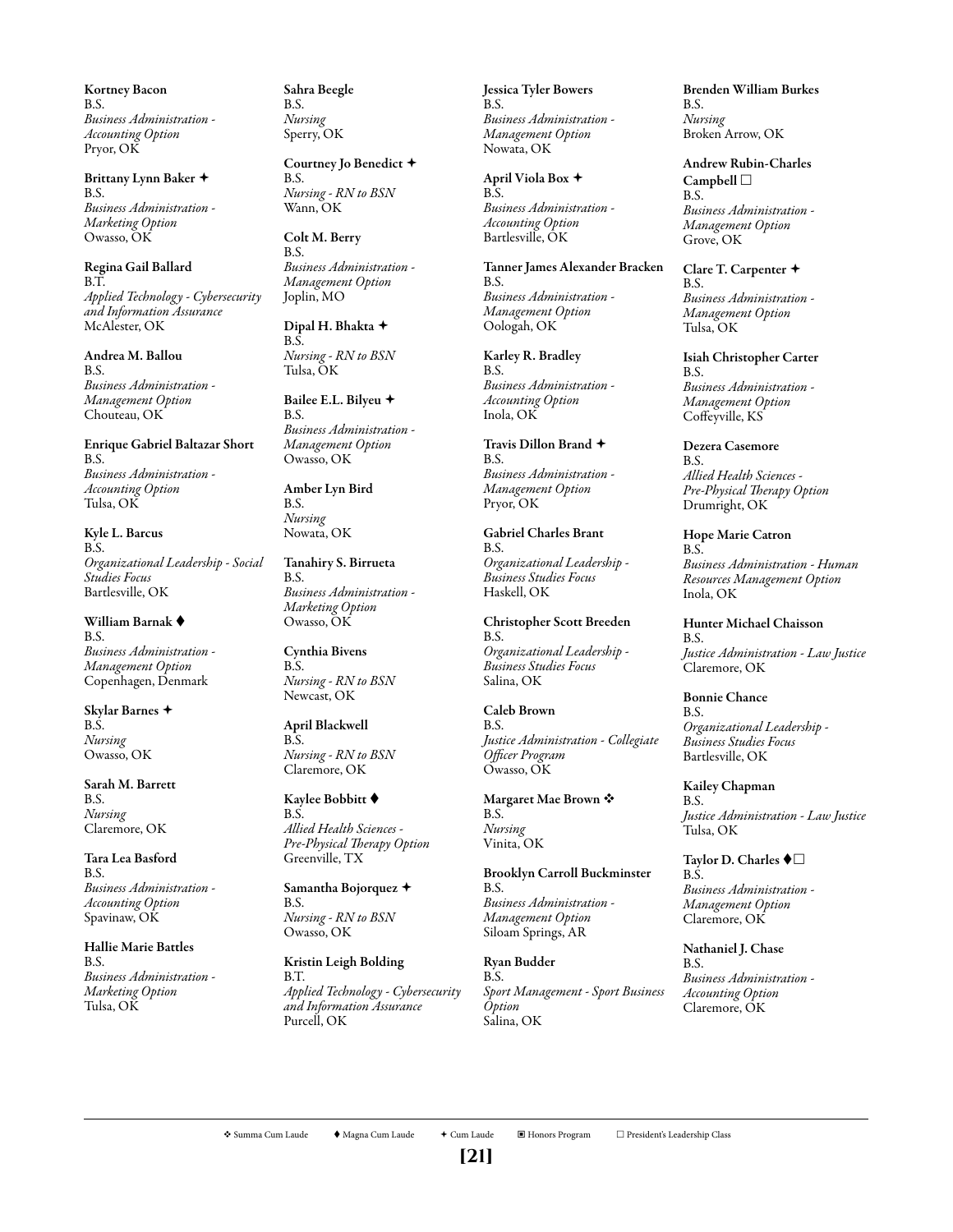Gonzalo Chaves Vega de Seoane B.S. *Business Administration - Management Option* Madrid, Spain

Emily Renee Chupp B.S. *Business Information Technology - Software Development & Multimedia Option* Claremore, OK

Emalie Clark B.S. *Allied Health Sciences - Pre-Occupational Therapy Option* Cleburne, TX

Sarah E. Clarkson B.S. *Nursing* Claremore, OK

Randall Cleek B.S. *Business Administration - Accounting Option* Tulsa, OK

Melissa K. Cloud B.S. *Business Administration - Management Option* Weleetka, OK

Sarah Cochran B.S. *Nursing* Chouteau, OK

Lori G. Cole B.S. *Nursing - RN to BSN* Tulsa, OK

Samantha N. Conn B.S. *Nursing - RN to BSN* Collinsville, OK

Nathaniel T. Cook B.S. *Justice Administration - Collegiate Officer Program* Claremore, OK

Brandon David Cooper B.S. *Organizational Leadership - Business Studies Focus* Bristow, OK

Jacob Lee Cooper-Garbey B.S. *Sport Management - Sport Business Option* Sand Springs, OK

Bryson Lind Cottrell B.S. *Sport Management - Sport Business Option* Vinita, OK

Autumn Brooke Courtney B.T. *Applied Technology - Cybersecurity and Information Assurance* Chouteau, OK

Baylee Cheyanne Cox  $B.\dot{S}$ . *Nursing* Pryor, OK

Benjamin Bradley Cron ♦ B.S. *Business Administration - Human Resources Management Option* Springfield, MO

Timothy Roy Culbertson B.S. *Business Administration - Accounting Option* Claremore, OK

Destiny Cherie Dailey B.S. *Nursing* Glenpool, OK

Jordan Ashton Davis B.S. *Nursing* Broken Arrow, OK

Nolan T. Davis B.T. *Applied Technology* Pryor, OK

Kelby Jo Deenihan ❖ B.S. *Nursing* Claremore, OK

Wesley Scott DeSpain  $\blacklozenge$ B.S. *Business Information Technology - Software Development & Multimedia Option* Claremore, OK

Emily N. DeVore ♦ B.S. *Nursing* Vinita, OK

Amanda DeVries B.S. *Business Administration - Marketing Option* Sperry, OK

Kelli Dickson + B.S. *Nursing - RN to BSN* Collinsville, OK

Tien Thao Dinh B.S. *Nursing* Claremore, OK

Kendall F. Dobbs B.S. *Nursing* Salina, OK

Matthew Jordan Dodson B.T. *Applied Technology - Cybersecurity and Information Assurance* Pryor, OK

Madeline Louise Driskill  $\blacklozenge$ B.S. *Nursing - RN to BSN* Oologah, OK

Brandon Warren Dugan B.S. *Sport Management - Sport Business Option* Owasso, OK

Tandi B. Dunlap B.S. *Nursing* Claremore, OK

Madison N. Dunn ❖ B.S. *Business Administration - Marketing Option* Owasso, OK

Camdyn Nicole Ellis B.S. *Business Administration - Accounting Option* Claremore, OK

Melissa Ensing B.S. *Business Administration - Management Option* Queen Creek, AZ

Jordan Michael Ewig B.S. *Sport Management - Sport Business Option* Fallbrook, CA

Callie Rae Eyster B.S. *Nursing* Morrison, OK

Danielle Shannon Ezell B.S. *Nursing - RN to BSN* Tulsa, OK

Esmeralda Fabian B.S. *Business Administration - Accounting Option* Bartlesville, OK

Breanna Marie Farmer  $\blacklozenge$ B.S. *Allied Health Sciences - Pre-Occupational Therapy Option* Claremore, OK

Kelsi Faulkner B.S. *Business Administration - Accounting Option* Bartlesville, OK

Raquel Flores Guajardo  $\blacklozenge$ B.S. *Business Administration -* 

*Entrepreneurship Option* Claremore, OK

Stacia S. Forbis B.S. *Business Administration - Management Option* Miami, OK

Jocelyn C. Forrest + B.S. *Nursing* Owasso, OK

Amanda C. Forsyth B.T. *Applied Technology - Cybersecurity and Information Assurance* Claremore, OK

Shaunda Sherie' Frazier B.S. *Nursing - RN to BSN* Tahlequah, OK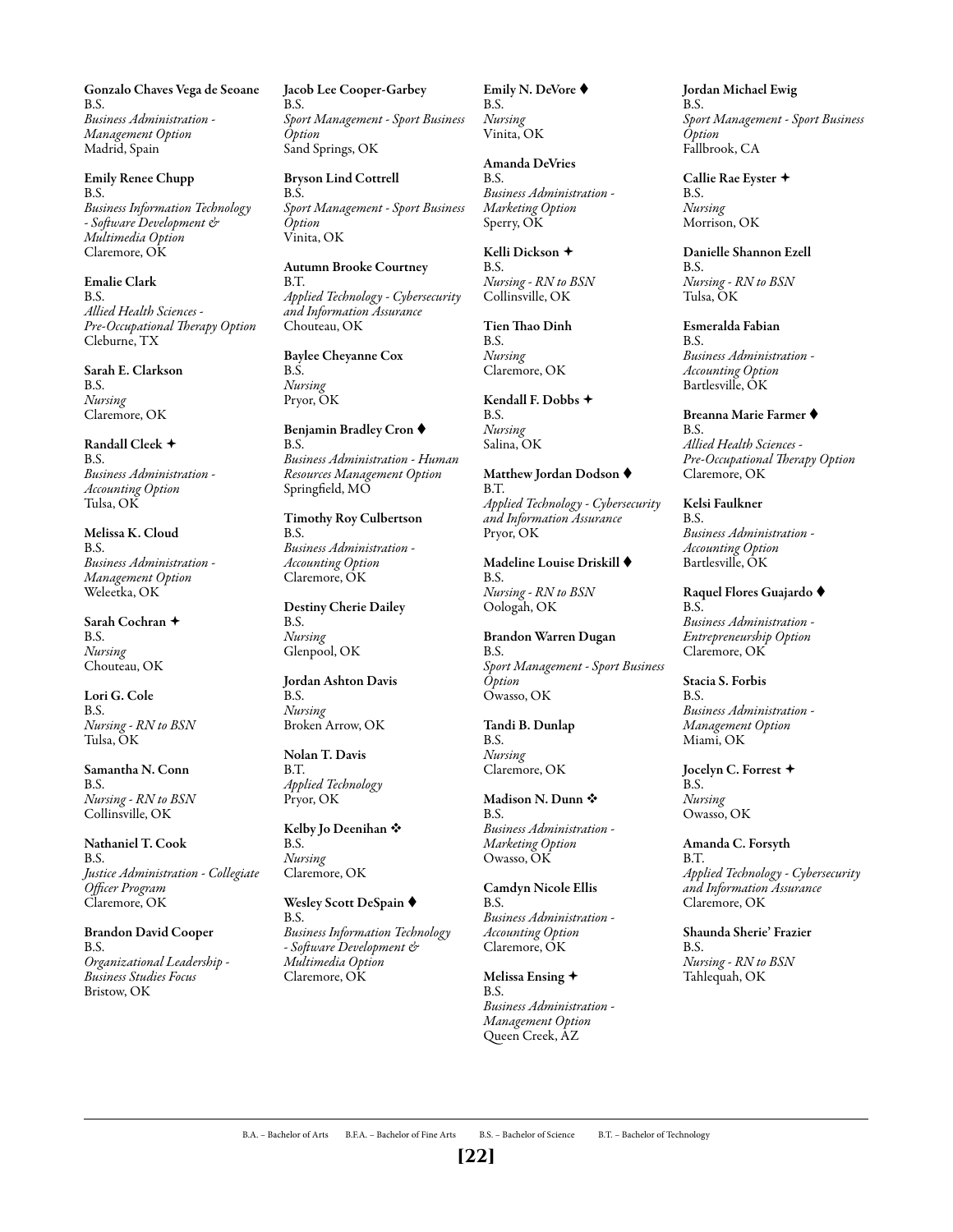Kendall Blake Freeman B.S. *Business Administration - Management Option* Broken Arrow, OK

Terra Lee Freisberg B.S. *Nursing - RN to BSN* Bartlesville, OK

Chandler Duncan Fuller B.S. *Business Administration - Entrepreneurship Option* Inola, OK

Tambara Michelle Gable B.S. *Nursing - RN to BSN* Tulsa, OK

Shannon D. Gann B.S. *Nursing* Broken Arrow, OK

Aidan Christopher Gavey B.S. *Business Administration - Marketing Option* Caledonia, ON

MarTrice A. Gilkey B.S. *Organizational Leadership - Business Studies Focus* Tulsa, OK

Madison Naco Glisson B.S. *Business Administration - Management Option* Chandler, OK

Anna Goff B.S. *Nursing - RN to BSN* Sperry, OK

Bailee Marie Graham B.S. *Nursing* Claremore, OK

Hannah Grace Gray ♦ B.S. *Allied Health Sciences - Pre-Occupational Therapy Option* Owasso, OK

Katherine Lea Gray B.S. *Nursing - RN to BSN* Claremore, OK

Jessica Carrie Green  $\blacklozenge$ B.S. *Business Administration - Management Option* Capre Town,

Micah Green B.S. *Business Information Technology - Computer Network Administration Option* Tulsa, OK

Jason P. Gress B.S. *Organizational Leadership - Business Studies Focus* Tulsa, OK

Adam C. Griffith B.S. *Justice Administration - Collegiate Officer Program* Claremore, OK

Matthew Gross B.S. *Justice Administration - Law Justice* Collinsville, OK

Alexander Jacob Hamilton B.T. *Applied Technology - Cybersecurity and Information Assurance* Pryor, OK

Abbigale Breanne Hammons B.S. *Business Administration - Accounting Option* Nowata, OK

Lucas Han B.S. *Nursing* Broken Arrow, OK

Lexi R. Harges  $\pm$ B.S. *Nursing* Tulsa, OK

Eillee J. Hatfield B.S. *Business Administration - Entrepreneurship Option* Claremore, OK

Casey Abbott Heaberlin  $\Box$ B.S. *Business Administration - Marketing Option* Sperry, OK

Ashley Lauren Head B.S. *Nursing* Tulsa, OK

Britlan Helm B.S. *Nursing* Catoosa, OK

Ethan T. Helmuth B.T. *Applied Technology - Cybersecurity and Information Assurance* Pryor, OK

Alex J. Hickman B.S. *Business Administration - Marketing Option* Owasso, OK

Chavonna Hicks B.S. *Business Administration - Accounting Option* Okmulgee, OK

Summer Dawn Higgins B.S. *Nursing* Siloam Springs, AR

John Robert Hightower B.S. *Business Administration - Marketing Option* Tulsa, OK

Mya Octavia Hilderbrand  $\blacklozenge$ B.S. *Allied Health Sciences - Pre AthleticTraining Option* Owasso, OK

Mallory Jean Hoffman B.S. *Nursing* Skiatook, OK

Sara Beth Hoffpauir B.S. *Nursing* Owasso, OK

Ashley Hollars  $\blacklozenge$ B.S. *Business Information Technology - Software Development & Multimedia Option* Owasso, OK

Prescott Dillon Horn B.S. *Business Administration - Management Option* Mesa, AZ

Ryan Neal Hovenga B.S. *Nursing - RN to BSN* Tulsa, OK

Matthew A. Howard B.S. *Business Administration - Human Resources Management Option* Claremore, OK

Callum David Edward Hubble B.S. *Sport Management - Sport Business Option* Yukon, OK

Demarco Hudson B.S. *Business Administration - Management Option* Bartlesville, OK

Lacy Marie Hudson B.S. *Nursing* Adair, OK

Jordan Terrell Huffman B.S. *Business Administration - Management Option* Broken Arrow, OK

Amy Elise Humphries B.T. *Applied Technology* Pryor, OK

Andrea L. Hurd B.S. *Sport Management - Fitness Management Option* Tulsa, OK

Jesse Cole Jackson B.S. *Business Administration - Management Option* Nowata, OK

Tyler Nelson Jent B.S. *Business Information Technology - Computer Network Administration Option* Owasso, OK

**[23]**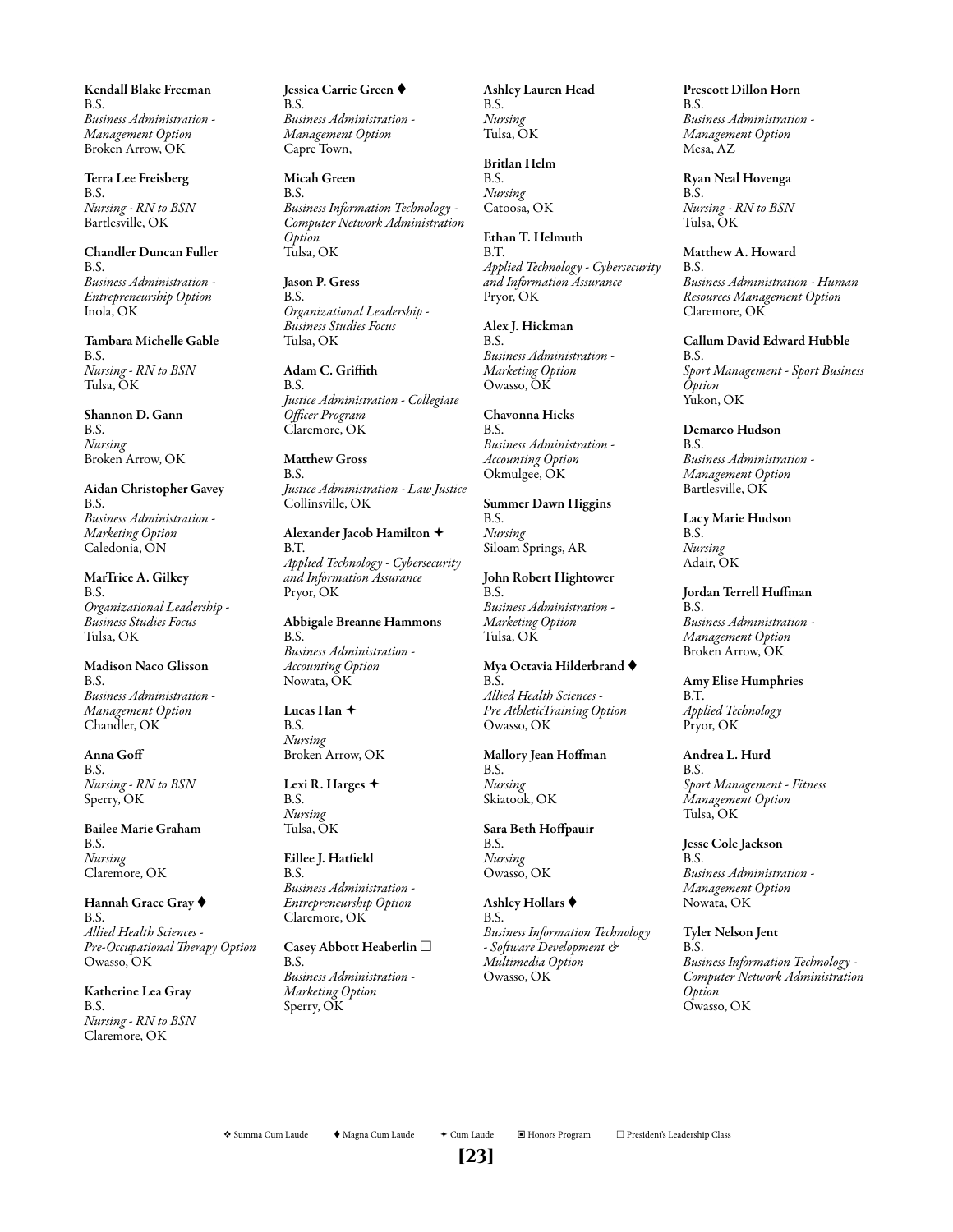Kerry Johnson B.T. *Applied Technology - Cybersecurity and Information Assurance* Owasso, OK

Michaela Jo Johnson B.S. *Nursing - RN to BSN* Pryor, OK

Kristen Johnson B.S. *Nursing - RN to BSN* Tulsa, OK

Lee Johnson B.S. *Organizational Leadership - Social Studies Focus* Tulsa, OK

Savanna C. Johnson B.S. *Business Administration - Management Option* Coffeyville, KS

Kaylin Faye Jones B.S. *Nursing - RN to BSN* Claremore, OK

Dinah Joyner-Gantz B.S. *Nursing - RN to BSN* Norman, OK

Davin Kapuras B.S. *Sport Management - Fitness Management Option* Pearl City, HI

Brett Edward Karalius B.S. *Sport Management - Sport Business Option* Pacifica, CA

Griffin Scott Keller B.S. *Business Administration - Marketing Option* Pilot Butte, SK

Tyler J. Kelley B.S. *Business Information Technology - Game Development* Dewey, OK

Danielle Kendall B.S. *Nursing - RN to BSN* Tulsa, OK

Jordan A. Kettlewood B.S. *Nursing* Broken Arrow, OK

Anas M. Khan B.S. *Business Information Technology - Computer Network Administration Option* Tulsa, OK

Mikayla Dawn Kilgore t B.S. *Nursing* Porter, OK

Cole Landon Kinnamon B.S. *Sport Management - Fitness Management Option* Kechi, KS

Cassandra Leah Kirk B.S. *Nursing - RN to BSN* Kiefer, OK

Jessica Nicole Knapp B.S. *Nursing* Claremore, OK

Austin K. LaFave B.S. *Business Administration - Management Option* Locust Grove, OK

Shelby Lambert B.S. *Nursing* Claremore, OK

McKenna Nicole Lee Lander B.S. *Nursing* Owasso, OK

Lecresia M. Lane B.S. *Nursing - RN to BSN* Inola, OK

Zach Larkin B.S. *Business Administration - Management Option* Collinsville, OK

Cassidy Lawson B.S. *Nursing* Claremore, OK

Rayzel Lechuga B.S. *Nursing* Tulsa, OK

Janis Lee B.S. *Nursing* Owasso, OK

Erick Leef B.S. *Sport Management - Sport Business Option* Yorba Linda, CA

Amber Leuellen B.S. *Nursing - RN to BSN* Claremore, OK

Sidney Littlefield + B.S. *Nursing* Pryor, OK

Kalee D. Long B.S. *Nursing* Owasso, OK

Alyssa Long B.S. *Nursing - RN to BSN* Coffeyville, KS

Michelle Renee Long  $\blacklozenge$ B.S. *Business Administration - Management Option* Yukon, OK

Dana Lott + B.S. *Organizational Leadership - Social Studies Focus* Wynona, OK

Teresa D. Lowther B.S. *Business Information Technology - Software Development & Multimedia Option* Sand Springs, OK

Alyssa Brynae Mader B.S. *Nursing - RN to BSN* Claremore, OK

Cin Kim Mang B.S. *Business Administration - Human Resources Management Option* Jenks, OK

John Paul Manuel B.S. *Business Administration - Management Option* Edmond, OK

Demetria L. Marks B.S. *Nursing* Broken Arrow, OK

Aaron E. Marshall B.S. *Nursing* Sperry, OK

Amelia Martinez B.S. *Nursing - RN to BSN* Tulsa, OK

Heather Marie Maxville  $\blacklozenge$ B.S. *Nursing - RN to BSN* Sand Springs, OK

Audrey Danae Maxwell  $\blacklozenge$ B.S. *Sport Management - Fitness Management Option* Springdale, AR

Courtney Mackenzie Mayfield B.S. *Business Administration - Human Resources Management Option* Owasso, OK

Megan Nicole Mays B.S. *Organizational Leadership - Business Studies Focus* Hominy, OK

Hannah Victoria McCaw B.S. *Business Administration - Management Option* Claremore, OK

Erika M. McClure B.S. *Nursing - RN to BSN* Independence, KS

Micah LeAnn McCuistion B.S. *Nursing* Adair, OK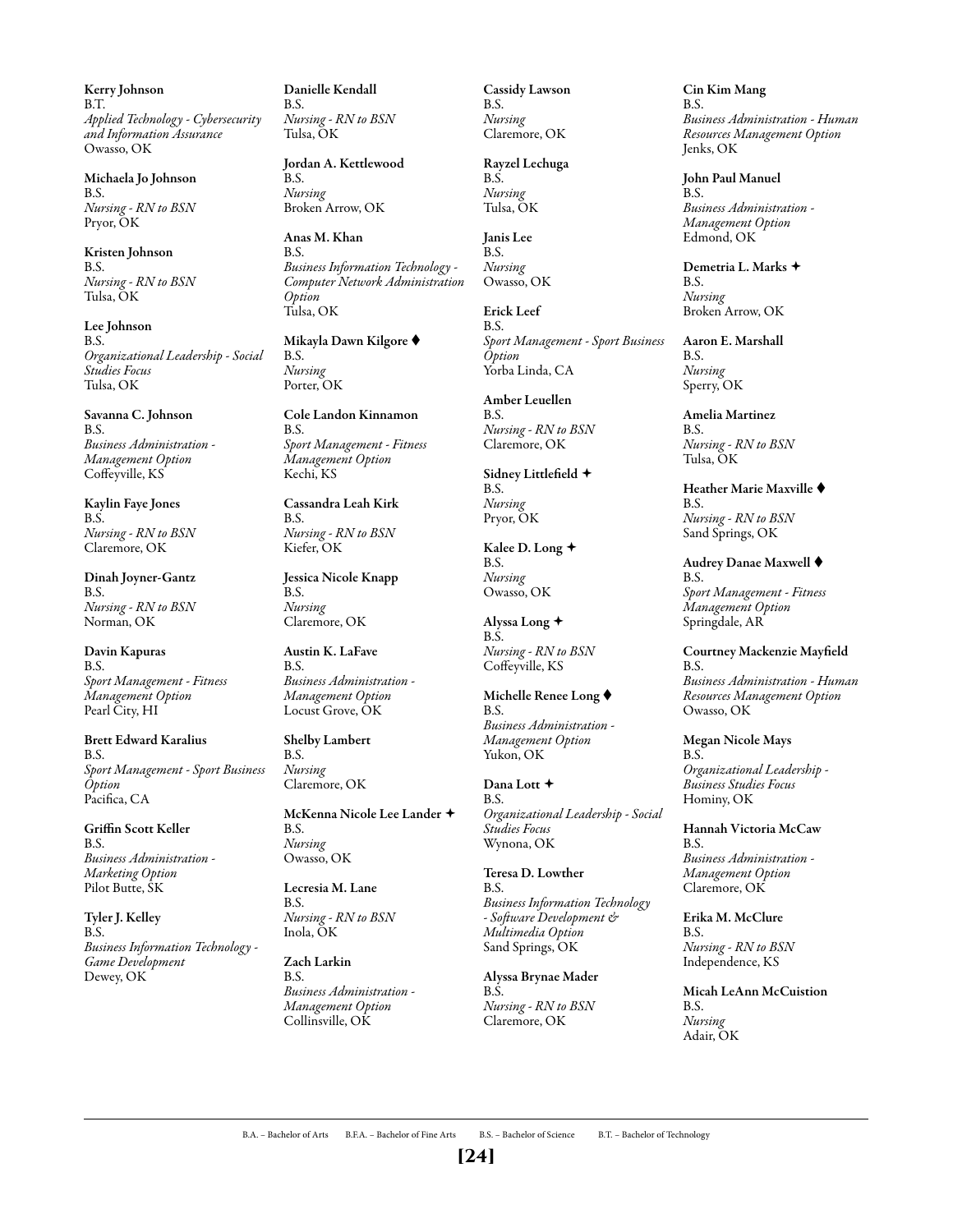Caroline McGoffin B.S. *Business Administration - Management Option* Claremore, OK

Yasmyn LaTrice McHenry + B.S. *Allied Health Sciences - Pre-Physical Therapy Option* Owasso, OK

Collin T. McHugh B.T. *Applied Technology* Edmond, OK

Logan Douglas Meehan B.S. *Business Administration - Entrepreneurship Option* Coweta, OK

Ethan Miller B.S. *Justice Administration - Collegiate Officer Program* Owasso, OK

Michelle Ann Milligan B.S. *Nursing - RN to BSN* Piedmont, OK

Lesley Montes B.S. *Business Administration - Marketing Option* Tulsa, OK

Desiree Morales B.S. *Nursing* Yukon, OK

Elizabeth Morgan B.S. *Nursing* Bixby, OK

Kaitlin Nicole Morgan B.T. *Applied Technology - Cybersecurity and Information Assurance* Wagoner, OK

Toni D. Morgan B.S. *Nursing - RN to BSN* Claremore, OK

Stacy Morton B.S. *Nursing - RN to BSN* Oklahoma City, OK

Kaitlyn Moseley ♦ B.S. *Business Administration - Marketing Option* Claremore, OK

Dean Edward Murphy B.S. *Business Administration - Human Resources Management Option* Bartlesville, OK

Jennifer Elizabeth Nachbor B.S. *Nursing - RN to BSN* Bartlesville, OK

Lynsey Nicole Naugle  $\blacklozenge$ B.S. *Nursing* Sand Springs, OK

Kimberly Ann Nave B.S. *Organizational Leadership - Social Studies Focus* Hayes, VA

Jamie Newhart B.S. *Nursing - RN to BSN* Claremore, OK

Kaitlyn Elizabeth Newton  $\blacklozenge$ B.S. *Nursing* Claremore, OK

Nguyen Chung Binh Nguyen ♦ B.S. *Business Administration - Management Option* Broken Arrow, OK

Hunter Cole Nixon B.S. *Business Administration - Management Option* Chelsea, OK

Hannah Nolan B.S. *Nursing* Big Cabin, OK

Cassandra D. Oats B.S. *Nursing* Claremore, OK

Madison Marie O'Connor B.S. *Nursing* Talala, OK

Sara E. O'Riordan B.S. *Nursing - RN to BSN* Claremore, OK

Jose Ortega B.S. *Business Administration - Marketing Option* Tulsa, OK

Juan Paulo Ortiz Torres B.S. *Business Administration - Accounting Option* Chouteau, OK

Evan John Osborn B.S. *Nursing* Owasso, OK

Emily Michelle Paez B.S. *Nursing* Broken Arrow, OK

Luke Michael Palmowski B.S. *Sport Management - Fitness Management Option* South Yorkshire, England

Damon Wayne Parker B.S. *Sport Management - Sport Business Option* Wellston, OK

Hailey Parker  $\blacklozenge$ B.S. *Nursing* Glenpool, OK

Michael Parks B.S. *Organizational Leadership - Business Studies Focus* Inola, OK

Hersh V. Patel B.S. *Business Administration - Accounting Option* Bartlesville, OK

Alfred Brewster Peacock B.S. *Business Administration - Management Option* Claremore, OK

Tiffani Denniese Pearson-Duncan B.S. *Nursing - RN to BSN* Tulsa, OK

Jessie Eugene Peckenpaugh B.T. *Applied Technology - Cybersecurity and Information Assurance* Pryor, OK

Justin Pendry B.S. *Organizational Leadership - Business Studies Focus* Owasso, OK

Joshua Permaul B.S. *Business Information Technology - Software Development & Multimedia Option* Owasso, OK

Shaenae Marie Perry B.S. *Business Administration - Management Option* Chelsea, OK

Riley Pfannenstiel B.S. *Sport Management - Fitness Management Option* Round Rock, TX

Chau Huynh Nhat Phan B.S. *Business Administration - Management Option* Plano, TX

Damon William Phelps B.S. *Business Administration - Management Option* Catoosa, OK

Heaven Pool B.S. *Business Administration - Management Option* Norman, OK

Jessica Ann Post B.S. *Business Administration - Management Option* Bartlesville, OK

Brittney Price B.S. *Nursing - RN to BSN* Sand Springs, OK

Sarah Prine B.S. *Organizational Leadership - Business Studies Focus* Claremore, OK

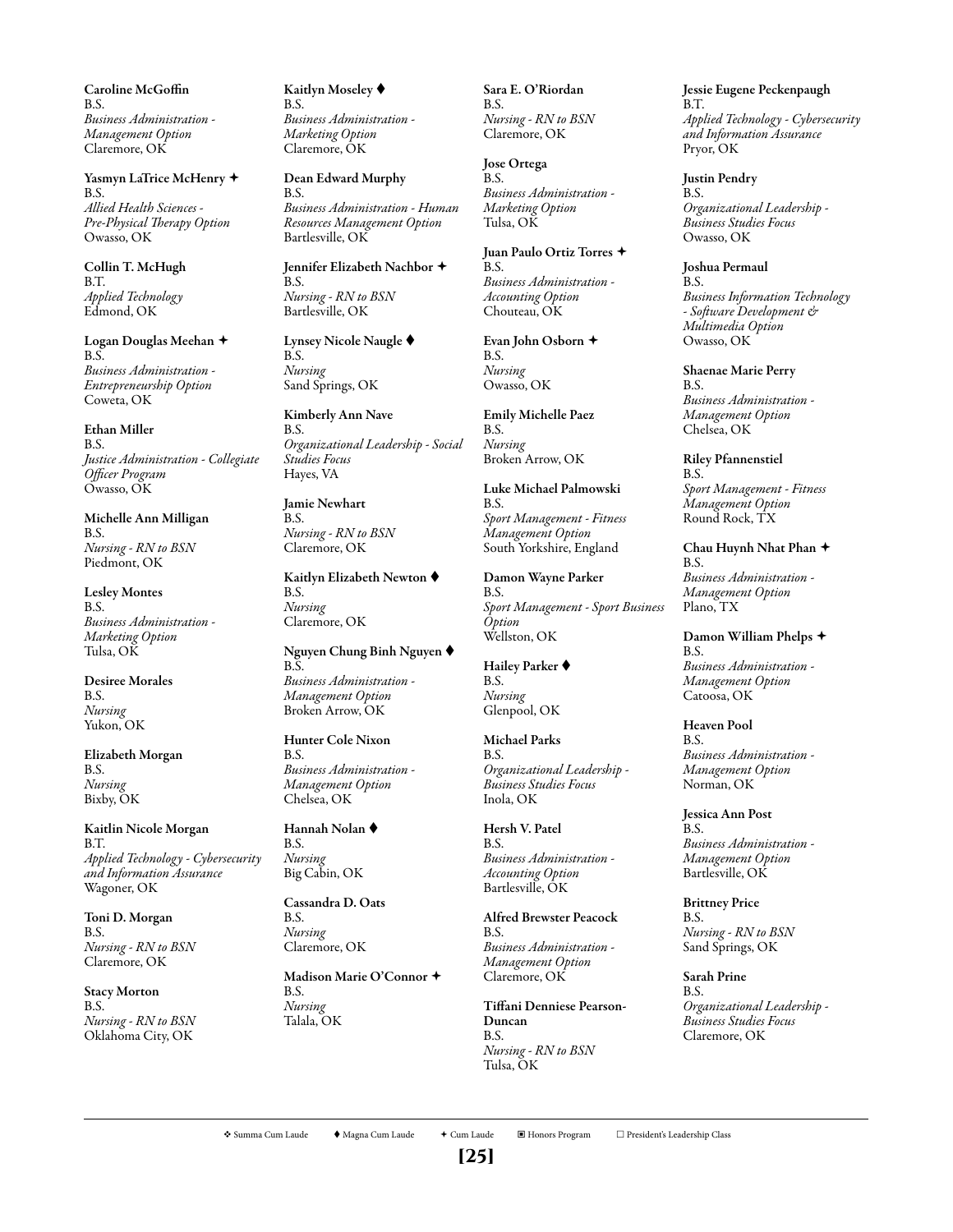Elizabeth Nicole Protzman B.S. *Sport Management - Sport Business Option* Claremore, OK

Mariah Christine Rabehl B.S. *Nursing* Pryor, OK

Tristin N. Ramirez B.S. *Business Administration - Marketing Option* Owasso, OK

Hunter Derrin Lee Ransom B.S. *Allied Health Sciences - Pre-Physical Therapy Option* Claremore, OK

Tailee A. Reding B.S. *Sport Management - Fitness Management Option* Kansas, OK

Erika Dawn Reed B.S. *Business Administration - Accounting Option* Tulsa, OK

Hunter L. Reeder B.S. *Nursing* Kellyville, OK

Cole Anthony Reeves B.T. *Applied Technology* Talala, OK

Stoni Lee Regan B.S. *Justice Administration - Collegiate Officer Program* Claremore, OK

Camron Luke Rehling � B.S. *Business Administration - Accounting Option* Skiatook, OK

Kaleigh Lynn Revard  $\blacklozenge$ B.S. *Nursing* Claremore, OK

Stacey Lee Rhoten B.S. *Nursing - RN to BSN* Tulsa, OK

Dulcinea W. Riley B.S. *Organizational Leadership - Business Studies Focus* Claremore, OK

Nathan Lee Riley B.S. *Organizational Leadership - Social Studies Focus* Claremore, OK

Ali Cheyenne Riley B.S. *Allied Health Sciences - Pre-Physical Therapy Option* Broken Arrow, OK

Gracie Nicole Roe B.S. *Organizational Leadership - Business Studies Focus* Cleveland, OK

Chalene Natchee Rogers  $\blacklozenge$ B.S. *Business Administration - Management Opt*ion Claremore, OK

Elizabeth Ruth Rogers B.S. *Nursing - RN to BSN* Moore, OK

Faith Cheyenne Rogers  $\blacklozenge$ B.T. *Applied Technology - Cybersecurity and Information Assurance* Castle, OK

Lauren Brooke Ross B.S. *Nursing* Skiatook, OK

Misty Royall B.S. *Nursing* Collinsville, OK

Payton Sabolski B.S. *Business Administration - Management Optio*n Garland, TX

Valeria Patricia Salinas B.S. *Business Administration - Human Resources Management Option* Claremore, OK

Nicte Dolores Sandoval B.S. *Nursing - RN to BSN* Broken Arrow, OK

Luke Sapp B.S. *Sport Management - Sport Business Option* Seminole, OK

Jonathan Noah Sappington B.S. *Justice Administration - Law Justice* Claremore, OK

Oluwanifemi Saunders B.S. *Nursing - RN to BSN* Collinsville, OK

Mary Elizabeth Schilt-Masterson B.S. *Sport Management - Fitness Management Option* Adair, OK

Maisie Sue Schroeder  $\blacklozenge$ B.S. *Allied Health Sciences - Pre-Physical Therapy Option* Hartford, KS

William Tyler Schulz B.S. *Business Administration - Management Option* Skiatook, OK

Riley L. Sell B.S. *Nursing - RN to BSN* Pawhuska, OK

Emily Denise Sellers B.S. *Business Administration - Management Option* Bartlesville, OK

Amanda Leigh Sells B.S. *Nursing - RN to BSN* Coffeyville, KS

Jessica Hayley Shackelford B.S. *Business Administration - Management Option* Jenks, OK

Brenda Lea Sharp B.S. *Nursing* Pryor, OK

Ashlee Alexandra Sherwood  $\blacklozenge$ B.S. *Nursing* Broken Arrow, OK

Symphoni Jayne Shomo B.S. *Nursing* Tahlequah, OK

Mackenzie Shook

B.S. *Nursing - RN to BSN* Oklahoma City, OK

Erin N. Short B.S. *Nursing - RN to BSN* Collinsville, OK

Nathan Dwight Siens B.S.

*Business Administration - Management Option* Claremore, OK

Hattlyn Grace Simmons B.S. *Justice Administration - Law Justice* Vinita, OK

Kyle Lee Simms B.S. *Sport Management - Fitness Management Option* Broken Arrow, OK

Hannah Lauren Smoot B.S. *Allied Health Sciences - Pre-Occupational Therapy Option* Claremore, OK

Cheyanne Julia Snell B.S. *Nursing* Claremore, OK

Jonathan Cesar Soto B.S. *Allied Health Sciences - Pre-Physical Therapy Option*

Fallbrook, CA Maribel Soto B.S.

*Business Administration - Accounting Option* Bartlesville, OK

Shelbie Spresser B.S. *Nursing* Collinsville, OK

Kristen N. Spring B.S. *Business Administration - Management Option* Collinsville, OK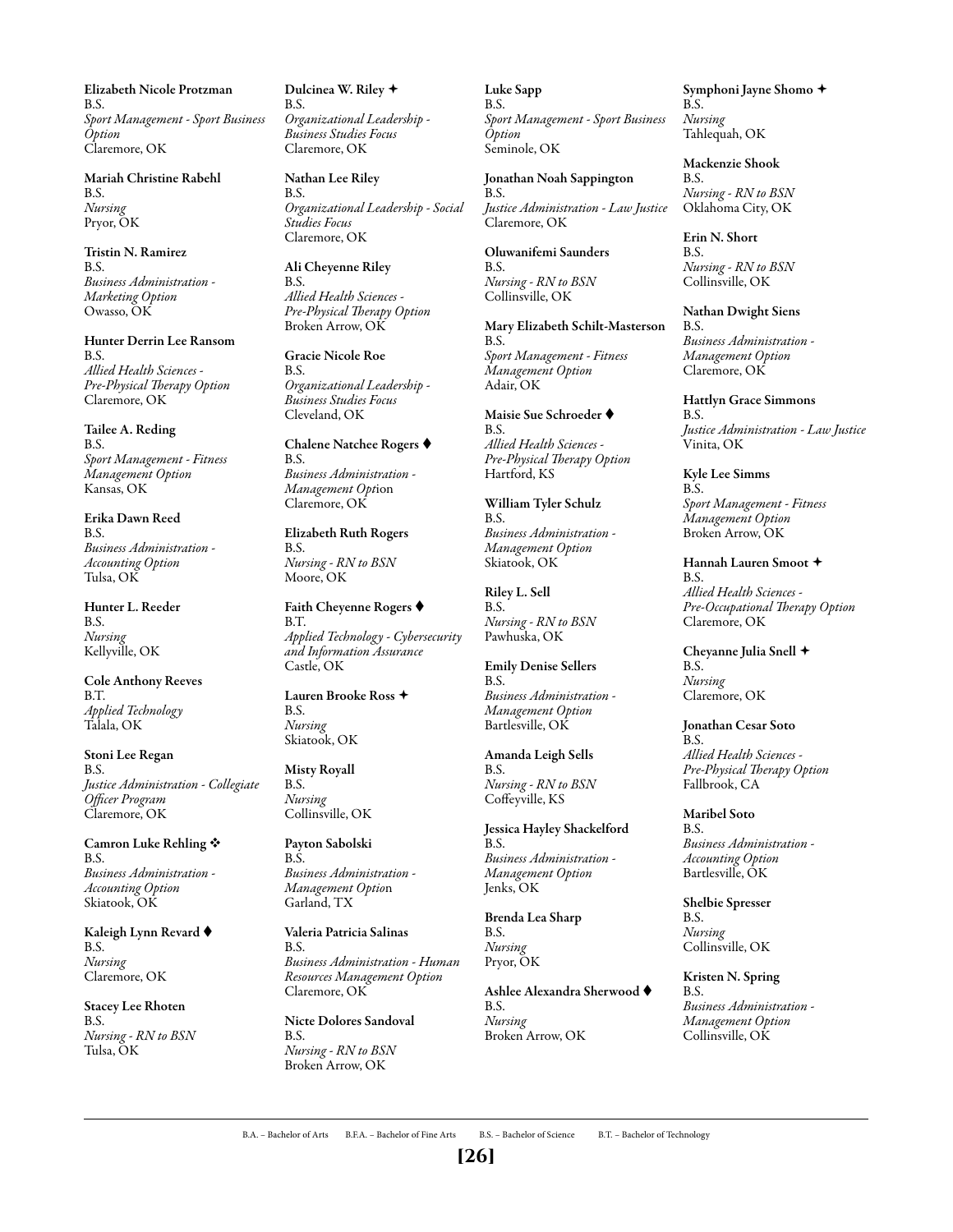Samuel P. Stacey B.S. *Sport Management - Fitness Management Option* Tulsa, OK

Austyne Mae Stanger B.S. *Business Administration - Marketing Option* Wyandotte, OK

Lauren Michele Stauffer B.S. *Justice Administration - Law Justice* Claremore, OK

Calley Stephens B.S. *Nursing* Pryor, OK

Ambry Dawn Stewart B.S. *Business Administration - Accounting Option* Owasso, OK

Raini Stiles B.S. *Nursing* Collinsville, OK

Amy Christina Still ♦ B.S. *Nursing* Vinita, OK

Rhiannon Lynn Stone B.S. *Nursing* Broken Arrow, OK

Ronnie J. Stumpff B.S. *Sport Management - Sport Business Option* Bartlesville, OK

Josie Mae Switala ♦ B.S. *Nursing* Claremore, OK

Holly E Tanner  $\blacklozenge$ B.S. *Business Administration - Management Option* Kellyville, OK

Bernadette Algura Tatum B.S. *Nursing - RN to BSN* Broken Arrow, OK

Kristi Taylor B.S. *Organizational Leadership - Social Studies Focus* Ramona, OK

Gracie Ann Teeter B.S. *Nursing* Skiatook, OK

Baylea R. Templeton B.S. *Nursing* Broken Arrow, OK

Kayla Thomas B.S. *Nursing* Broken Arrow, OK

Brytnee Thomas B.S. *Nursing - RN to BSN* Tulsa, OK

Sierra Elizabeth Thompson  $\blacklozenge$ B.S. *Allied Health Sciences - Pre-Physical Therapy Option* Claremore, OK

Houston Travis Thompson B.S. *Business Administration - Accounting Option* Tulsa, OK

Andrey Thompson B.S. *Nursing - RN to BSN* Manchester, England

Melissa L. Thurston ❖ B.T. *Applied Technology - Cybersecurity and Information Assurance* Broken Arrow, OK

Brayden Lane Tibbets B.S. *Sport Management - Sport Business Option* Pryor, OK

Guillermo Emilio Tobar B.S. *Business Administration - Marketing Option* Owasso, OK

Samantha J. Torix B.S. *Nursing* Sperry, OK

Daicy Torres B.S. *Justice Administration - Law Justice* Tulsa, OK

Jonathan Gonzalez Trinidad B.S. *Business Administration - Management Option* Bartlesville, OK

Derrick Hayes Trotter B.S. *Business Administration - Marketing Option* Bartlesville, OK

Jennifer Tugwell B.S. *Nursing - RN to BSN* Collinsville, OK

Michael David Turner B.S. *Business Administration - Management Option* Mount Clemens, MI

Dustin Ralph Van Horn B.T. *Applied Technology - Cybersecurity and Information Assurance* Pryor, OK

Olivia L. VanAnne ♦ B.S. *Nursing - RN to BSN* Coffeyville, KS

Casey Vang B.S. *Nursing* Owasso, OK

Newku Vang B.S. *Nursing* Tulsa, OK

Vanessa Vazquez B.S. *Nursing - RN to BSN* Owasso, OK

Dana Chanel Vogel B.S. *Nursing - RN to BSN* Tulsa, OK

Ngare Kibuga Wahome B.S. *Business Information Technology - Computer Network Administration Option* Claremore, OK

Brandi Walker B.S. *Business Administration - Accounting Option* Pryor, OK

Michaela Marie White B.S. *Organizational Leadership - Business Studies Focus*

Tulsa, OK

Christopher Merritt White B.S. *Business Administration - Management Option* Norman, OK

Hannah Wickham B.S. *Business Administration - Management Option* Nowata, OK

April Willhoite B.S. *Nursing* Claremore, OK

Warren Williams B.T. *Applied Technology - Cybersecurity and Information Assurance* Dewey, OK

Caleb Sawyer Williams B.S. *Business Information Technology - Computer Network Administration Option* Bartlesville, OK

Trevor Davis Williams  $\blacklozenge$ B.S. *Business Administration - Management Option* Claremore, OK

Nykol Alyss Williamson ♦ B.S. *Business Administration - Management Option* Inola, OK

Elizabeth Willison-Hughey B.S. *Nursing* Broken Arrow, OK

Cierra Willman B.S. *Nursing* Durant, OK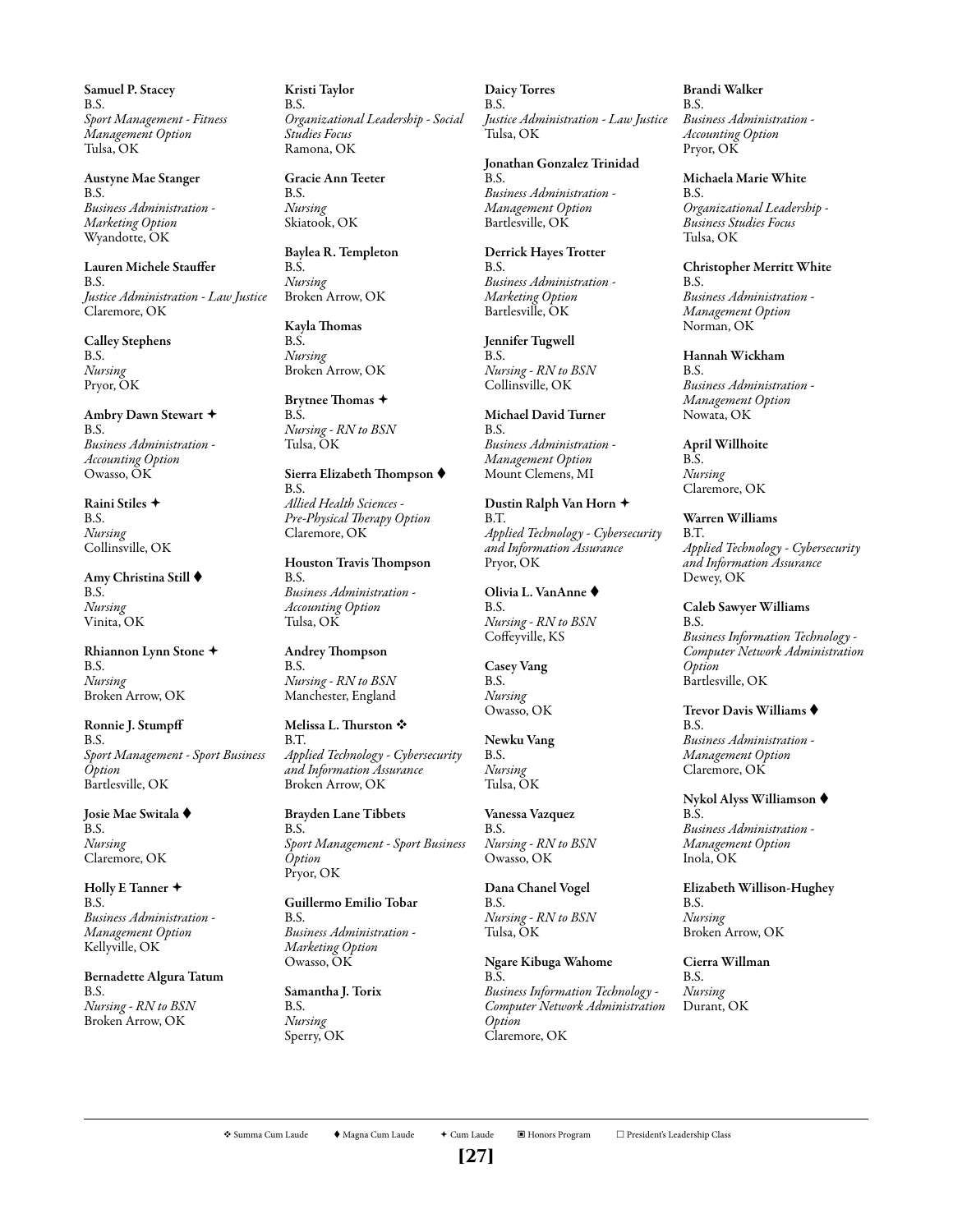Darsha B. Wilson ♦ B.S. *Organizational Leadership - Business Studies Focus* Lawton, OK

Dave Benny Wilson + B.S. *Organizational Leadership - Business Studies Focus* Lawton, OK

Raenell L. Wilson B.S. *Business Administration - Management Option* Chelsea, OK

Katherine Marie Wingfield B.S. *Business Administration - Accounting Option* Shawnee, OK

Alli Grace Winters B.S. *Nursing* Claremore, OK

Bradley Ian Wright  $\blacklozenge$ B.S. *Business Administration - Management Option* Fareham, England

Denalli N. Wright B.S. *Business Administration - Human Resources Management Option* Grove, OK

Dakota Wright B.S. *Nursing - RN to BSN* Chelsea, OK

Pakou Xiong B.S. *Business Administration - Management Option* Tulsa, OK

Griffin Paul Yarbrough  $\Box$ B.S. *Business Administration - Accounting Option* Owasso, OK

### **Cameron University**

Emma Grace Adams B.S. *Elementary Education*

Owasso, OK

Bethany Allen B.A. *Social Studies Education* Tulsa, OK

Carly Bluejacket B.S. *Elementary Education* Bluejacket, OK

Parker Keeton Carter B.S. *Elementary Education* Verdigris, OK

Christina Marie Cervantes B.S. *Elementary Education* Claremore, OK

Bobbi Chitwood B.S. *Elementary Education* Salina, OK

Mackenzie DeAnda B.S. *Elementary Education* Coffeyville, KS

Alexis Mary Dohmen B.S. *Elementary Education* Owasso, OK

Lindsey Renae Guercio B.S. *Elementary Education* Owasso, OK

Jayla Erin Harder B.S. *Interdisciplinary Studies* Bartlesville, OK

Kaitlyn Abigail Herbert  $\blacklozenge$ B.S. *Elementary Education* Tulsa, OK

Shawn M. Hines B.A. *Social Studies Education* Tulsa, OK

Emily Paige Leatherman B.S. *Elementary Education* Broken Arrow, OK

Gabrielle McDade + B.S. *Elementary Education* Pryor, OK

Laura Potts B.S. *Elementary Education* Bartlesville, OK

Taylor Troyer B.A. *Social Studies Education* Chouteau, OK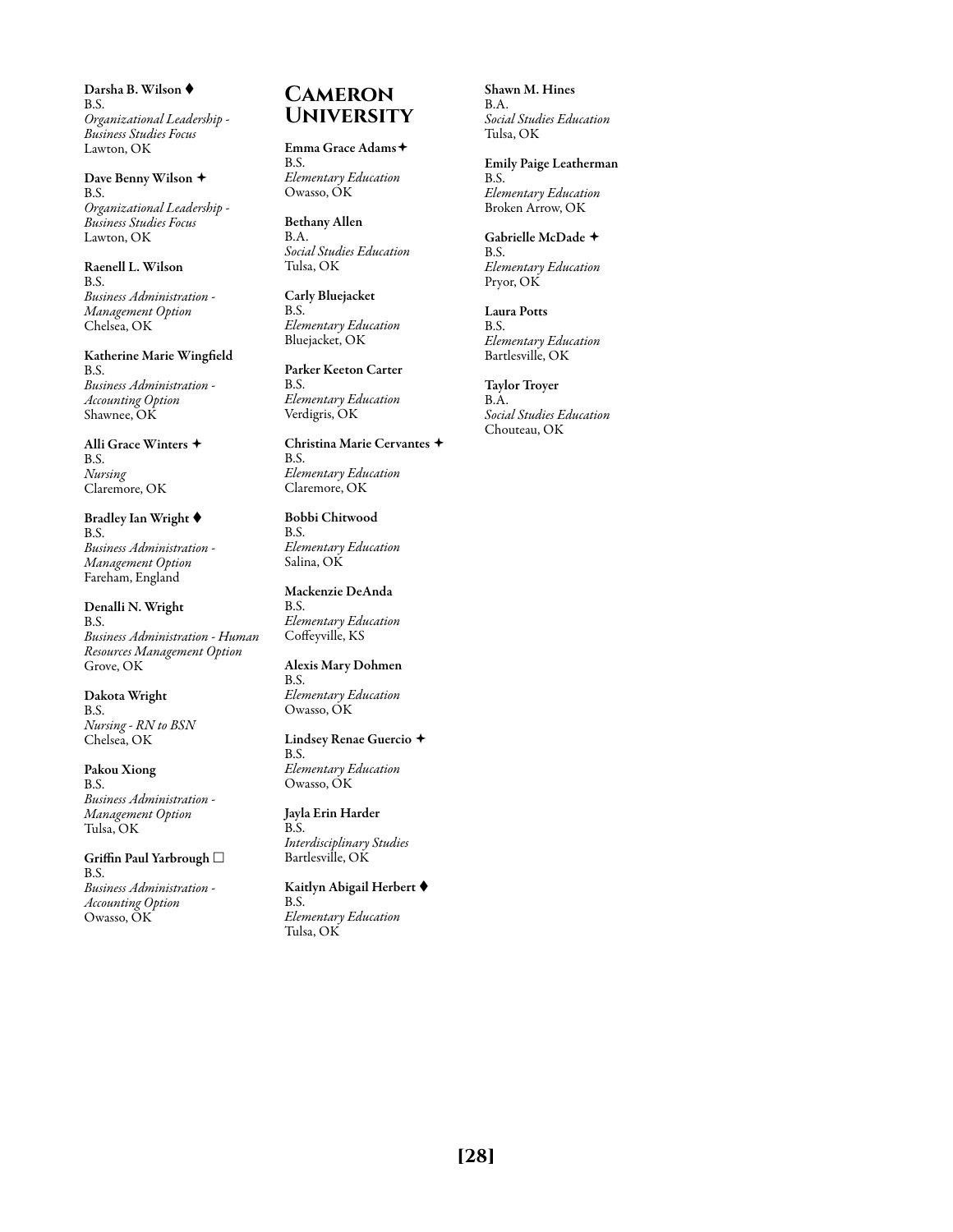# **CANDIDATES FOR MASTER'S DEGREES**

Michell Braunschweig *Master of Business Administration Accounting Option* Neosho, MO

Sheli Ann Byfield *Master of Business Administration* Inola, OK

Sony Chang *Master of Business Administration* Collinsville, OK

Michael Chromy *Master of Business Administration* Owasso, OK

Janet Coon *Master of Business Administration* Claremore, OK

Myranda Cross *Master of Business Administration* Broken Arrow, OK

Lesa Cunningham *Master of Business Administration* Collinsville, OK

Jessica Davis *Master of Business Administration* Chautauqua, KS

Rosalinda Rosario Ramona Davis *Master of Business Administration* Tulsa, OK

Thomas Alan Drakeley *Master of Business Administration* Talala,  $\ddot{\mathrm{O}}$ K

Carson Bradley Edwards *Master of Business Administration* Tulsa, OK

Kyla E. Evans *Master of Business Administration* Claremore, OK

Hunter Lee Fidler *Master of Business Administration* Claremore, OK

Cindy Marie Fields *Master of Business Administration* Killeen, TX

William C. Fullhart *Master of Business Administration* Claremore, OK

Caitie Gann *Master of Business Administration* Chelsea, OK

Carrie Garrett *Master of Business Administration* Owasso, OK

Aimee Beth Gibson *Master of Business Administration Management Option* Tulsa, OK

Rodger Dean Green *Master of Business Administration* Claremore, OK

Mackenzie Densie Holder *Master of Business Administration* Tulsa, OK

Laura Jensen *Master of Business Administration* Bartlesville, OK

George Jones *Master of Business Administration* Claremore, OK

Dawn Michele Kaaihue *Master of Business Administration* Coweta, OK

Richard Christopher Kantor *Master of Business Administration* Wyandotte, OK

Brittany Danielle Long *Master of Business Administration* Coweta, OK

John D. McCaw *Master of Business Administration* Claremore, OK

Connor Jamison Moore *Master of Business Administration* Claremore, OK

Ginny Morgan *Master of Business Administration* Claremore, OK

Charles Douglas Mowery *Master of Business Administration Accounting Option* Hennessey, OK

Corey Dillon Murphy *Master of Business Administration* Chelsea, OK

Morgan Lee Phillips *Master of Business Administration* Claremore, OK

William Mix Purdum *Master of Business Administration* Owasso, OK

Antoinette Felice Roberson *Master of Business Administration* Claremore, OK

Malinda R. Simpson *Master of Business Administration* Caney, KS

Nakia Smith *Master of Business Administration* Bartlesville, OK

Julie Yvonne Springer *Master of Business Administration* Claremore, OK

Crystal LeAnn Stout *Master of Business Administration* Pryor, OK

Jonathan B. Vest *Master of Business Administration* Claremore, OK

Mai Vue *Master of Business Administration Management Option* Owasso, OK

Kylie Dawn Wagner *Master of Business Administration* Claremore, OK

Jenese Elizabeth Wang *Master of Business Administration* Oologah, OK

Candace Lynn Watson *Master of Business Administration* Quapaw, OK

Brent Alan Wilson *Master of Business Administration* Purcell, OK

Caleb A. Wilson *Master of Business Administration* Bartlesville, OK

Morgan Elyse Wilson *Master of Business Administration* Bartlesville, OK

Danwei Xiao *Master of Business Administration* Broken Arrow, OK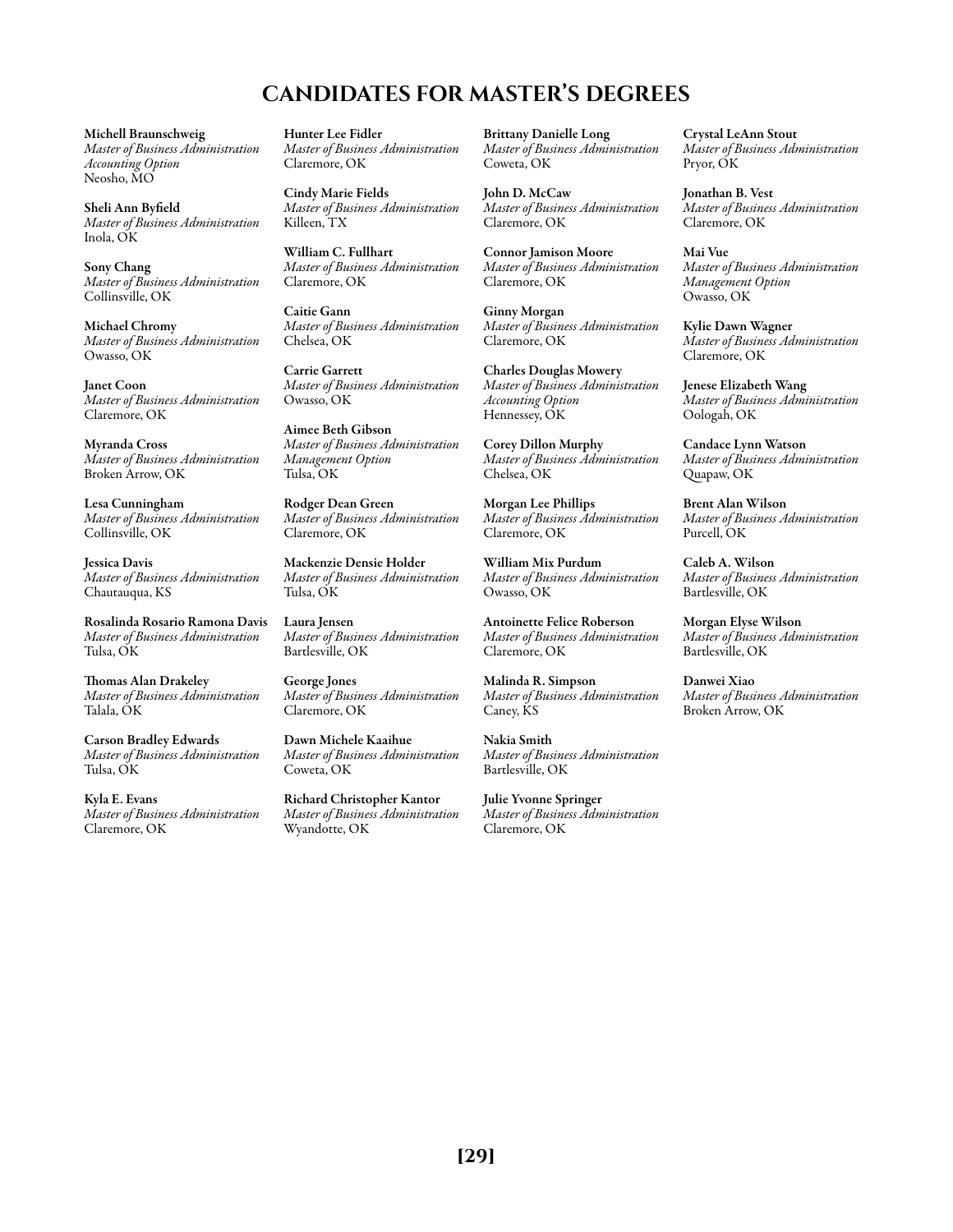### **HISTORY OF RSU**



RSU was founded in 1909 - two years after Oklahoma was granted statehood. The institution was officially established as Eastern University Preparatory School in Claremore by the Oklahoma Legislature during its second session. The mission of the school was to prepare the sons and daughters of Native Americans, farmers and ranchers for entry into the colleges and universities of Oklahoma.

During the construction of its first building, Preparatory Hall, from 1909 to 1911, classes were held in the Claremont Building in Claremore. Five students graduated at the end of the institution's first academic year. During its second academic year (1910-11), 375 students were enrolled. The institution continued to grow rapidly, adding a library in 1914 and receiving accreditation as a secondary school by the North Central Association of Colleges and Secondary Schools in 1916. Preparatory Hall housed the operations of the institution until it was closed in 1917.

Two years later, the institution was resurrected as the Oklahoma Military Academy in response to the needs of the United States Armed Forces. By 1923, the Oklahoma Military Academy offered secondary education and two years of college to young men from Oklahoma and across the nation.

The Oklahoma Military Academy has an extensive register of graduates who became great leaders, both in military and civilian life. More than 2,500 OMA graduates served in the Armed Forces of the United States during World War II, the Korean War and the Vietnam War. More than 100 graduates gave their lives in service to their country. OMA quickly gained recognition as one of the top military schools in the U.S., and was often referred to as the "West Point of the Southwest."

In 1971, in response to the growing educational needs of a rapidly developing economy in the Claremore area, the Oklahoma Legislature replaced the Oklahoma Military Academy with the new Claremore Junior College. The mission of the institution was expanded to provide a variety of associate degree programs for area residents.

Claremore Junior College grew from 477 students in 1971 to more than 3,000 in 1982, when the institution was renamed Rogers State

College to better represent the areas it served - Rogers County and the surrounding communities.

As Rogers State College, the institution prospered, adding a variety of academic programs, including the state's only full-power public television station on a college campus in Oklahoma. The institution became a national pioneer in distance education, offering telecourses and independent study options for students.

In 1996, the Oklahoma Legislature approved the merger of Rogers State College and the University Center at Tulsa (UCAT), a consortium of four Oklahoma universities - the University of Oklahoma, Oklahoma State University, Northeastern State University and Langston University. The new institution was named Rogers University and continued operation for two years with branches in Claremore and Tulsa.

In 1998, the Oklahoma Legislature separated the institutions, creating a branch of Oklahoma State University in Tulsa, and Rogers State University, a new regional university with a main campus in Claremore.

The Oklahoma Legislature granted permission for Rogers State University to seek accreditation at the baccalaureate level.

The Higher Learning Commission of the North Central Association of Colleges and Schools formally granted RSU accreditation as a four-year university in August 2000.

RSU celebrated its 100th Anniversary in 2009 with a variety of special events, including guest speakers, a Centennial parade and dedication of the new Centennial Center.

The university operates its main campus in Claremore with additional campuses in Bartlesville and Pryor, along with its nationally recognized online program. RSU has undertaken massive renovations to academic buildings in Claremore, Bartlesville and Pryor, along with improvements to athletic facilities and the construction of new residential housing. RSU enjoys status as the only public four-year, residential university in the Tulsa metropolitan area.

RSU has distinguished itself through its mix of certificate, associate bachelor's and master's degree programs that include cutting-edge degrees in emerging fields. Students also have the opportunity to participate in a variety of unique programs, including the Honors Program, President's Leadership Class, studies-at-large and prestigious internships. In fall 2014, the university expanded its academic offerings to include its first graduate program, a Master of Business Administration. In the fall of 2021, the university's second graduate program, the Master of Science in Community Counseling, enrolled its first cohort.

Today, Rogers State University is widely recognized for its highquality academic programs, distance learning and high-technology learning environments, all with a personal approach to best serve its students.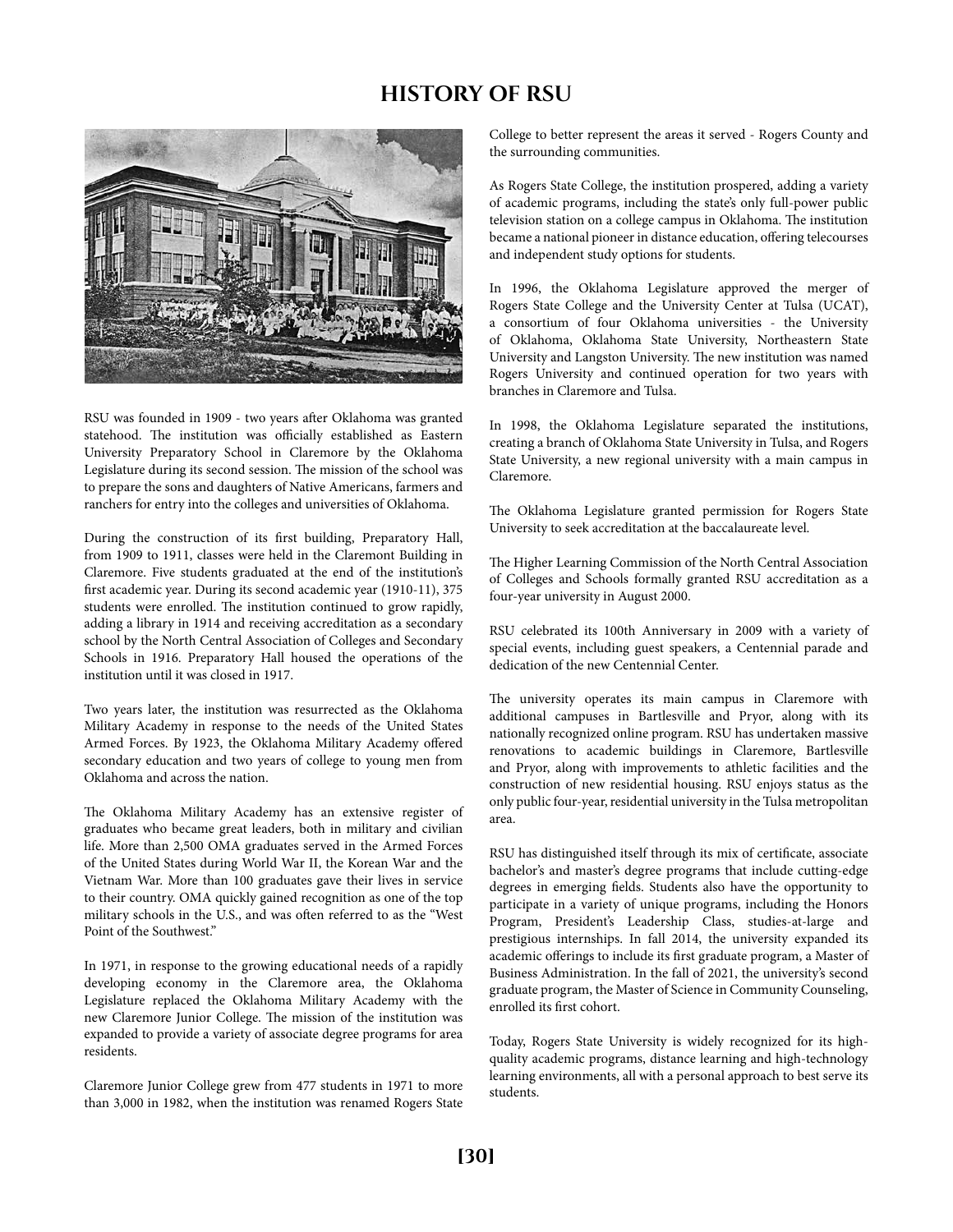